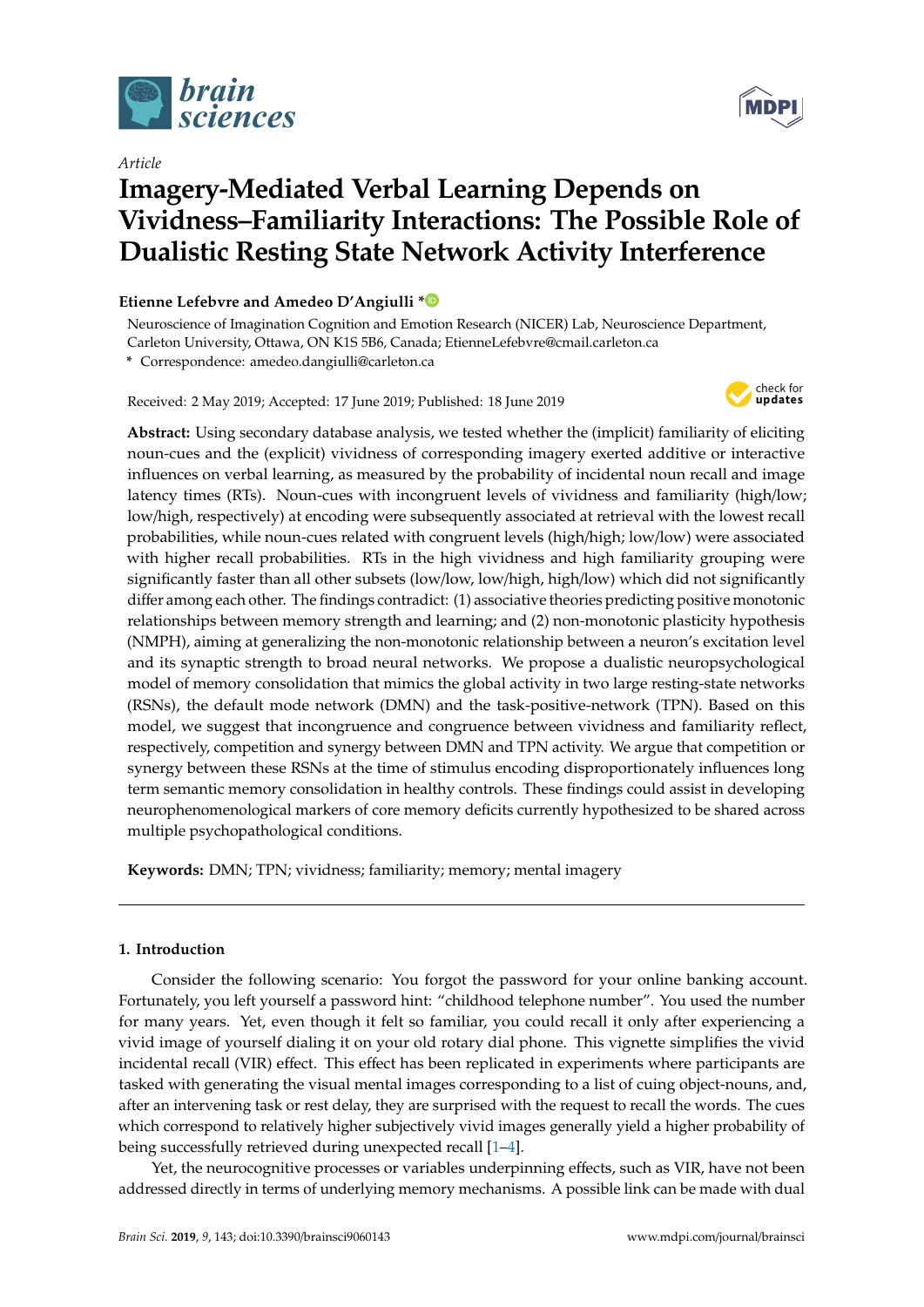process theories of recognition memory, according to which retrieval can take two forms: a recollection of contextual and qualitative details, or a subjective feeling of familiarity about the stimulus in question [\[5](#page-15-2)[,6\]](#page-15-3). For stimuli to be recalled during an incidental recall task, the memory of the stimuli must be retrieved with its associated qualitative details, and therefore, must rely on the recollection process of recognition memory. On this account, VIR could occur because more vivid mental imagery strengthens the process of recollection, resulting in higher scores in incidental recall tasks. However, these theories also imply that another key factor should be involved in the vivid incidental recall effect, namely, previous and repeated exposure to the given stimulus, in this case, the familiarity associated with word cuing mental imagery and recall [\[7\]](#page-15-4). Still, it is unclear whether a level of familiarity strength similar (or congruent) to that of the vividness in the underlying representation may increase or reduce the success of its recollection, thereby modulating the extent of VIR effects. In other words: Are two different types of relatively weak encodings better than a single relatively strong one for consolidating the same memory? To rephrase in terms of our opening anecdotal vignette: Would we still be able to recall our password hint successfully if we had a vivid image of dialing it, but the number itself lost its familiarity? Would this incongruence between the level of familiarity and vividness hinder recollection? This question is the focus of this paper.

According to associative theories, such as Paivio's dual coding theory, two memory representations should have cooperative effects on the probability of accurate incidental retrieval [\[8\]](#page-15-5). That is, the relative strengths of two memory representations should be additive and should always yield a higher probability of reinstating recollection of the original stimulus during incidental recall. Accordingly, having only one strong encoding should be equivalent to having two different weak ones, and two strong encodings will always be better than two weak ones. Hence, the success of incidental retrieval should increase monotonically with the strength of the memory representation.

Most recently, however, accounts based on the neurobiology of learning and memory challenged associative explanations. In particular, the non-monotonic plasticity hypothesis (NMPH) holds that learning effects (recall accuracy) vary as a non-monotonic function of the amount of excitation associated with competing memory representations [\[9\]](#page-15-6). Specifically, NMPH predicts that strong learning effects result from overwhelmingly high levels of excitation in one of the two competing representations; poor learning effects result from moderate excitation in both representations, while no learning effects result from low levels of excitation overall [\[10\]](#page-15-7). That is, two strong encodings or a strong single one will always better than two weak ones, but two moderately intense encodings will result in the worst learning outcome. As a result, the neural strength of memory representations should be non-monotonically related to the probability of accurate incidental retrieval.

While the NMPH proposes a theory of memory formation and learning, it is first and foremost a neurobiological theory that is rooted at processes taking place at the level of the neuron. It is still unclear whether theories of synaptic strengthening, such as the non-monotonic plasticity hypothesis, are useful frameworks to utilize when modeling higher order phenomenon, such as memory consolidation and retrieval. Recent work using large functional brain networks have identified clear functional and spatial differential specialization for both memory consolidation and memory retrieval processes. More importantly, clear differences in neural specializations are observed when assessing the influence of the accuracy of memory retrieval (performance) as compared to the cortical activation observed at the time of encoding and retrieval [\[11](#page-15-8)[,12\]](#page-15-9).

A related, known challenge for theories which attempt to reduce the content of recollections to relatively simple neural mechanisms is that they do not adequately describe the relationships between phenomenal consciousness, for example, in the present context, what seems phenomenally available in imagery (i.e., vivid), and what is ultimately accessed in the underlying memory representations (see [\[13\]](#page-15-10) for the general argument). This is indicative that building robust and replicable models of memory processes at the level of large functional brain networks can provide insightful analysis that may be able to bridge the gap between the phenomenal, the behavioral, and the neural.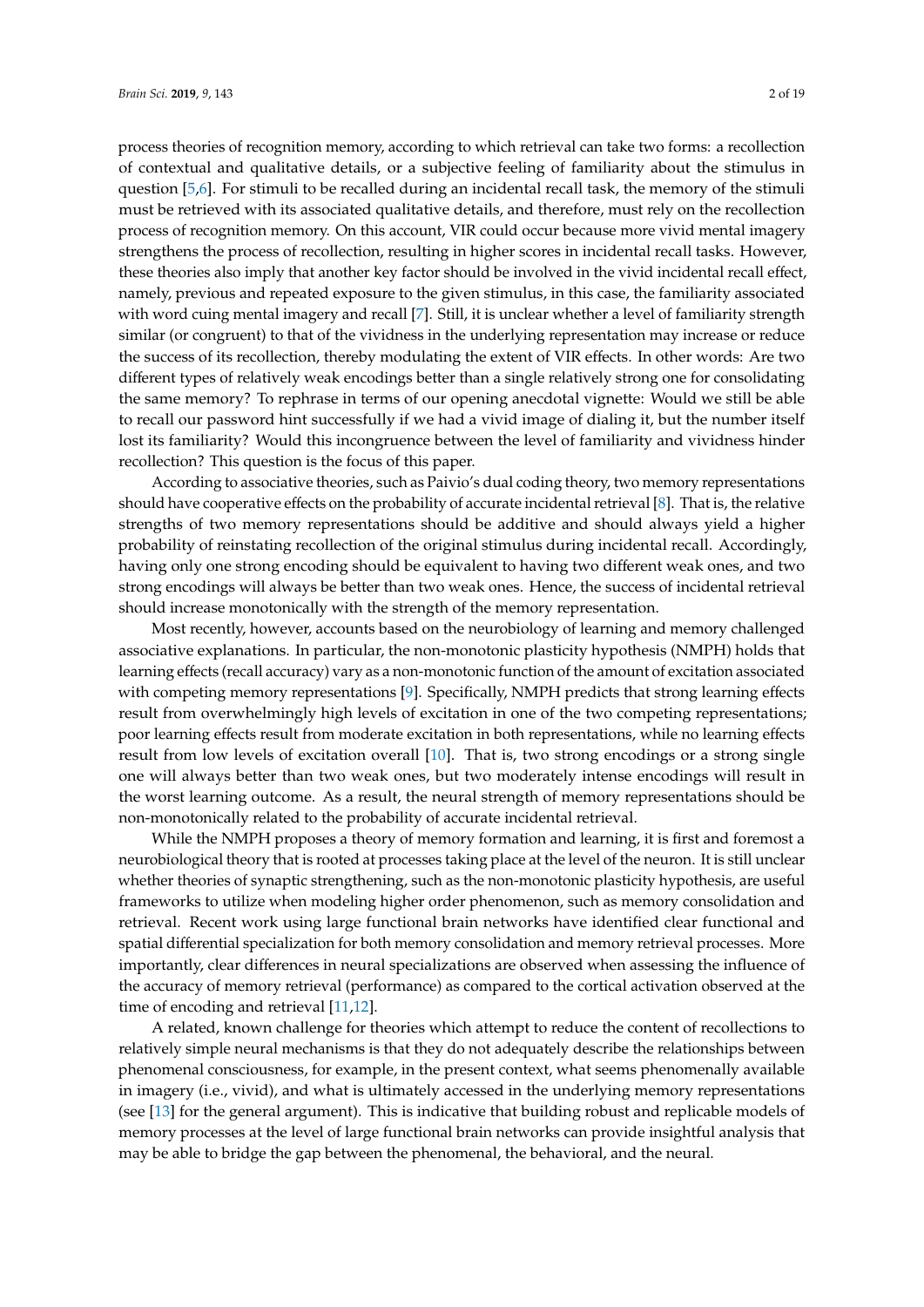Over the last decade, large functional brain networks have been reliably identified across a variety of independent cognitive states using both functional magnetic resonance imaging (fMRI) and Electroencephalography (EEG). These large functional brain networks, coined resting-state networks (RSNs), have been shown to be accurate biomarkers for different states of consciousness, and more importantly accumulating evidence suggests that abnormal RSN activation patterns underly numerous psychopathologies [\[14,](#page-15-11)[15\]](#page-15-12). A growing consensus suggests that functional brain activity can be divided into two anti-correlated RSNs: namely, the default mode network (DMN) and the task-positive-network (TPN) [\[16\]](#page-15-13). The DMN is generally referred to as a baseline state or a mind wandering state that involves dynamic activity between multiple cortical and subcortical areas that principally involves the medial temporal subsystems (hippocampus, parahippocampal cortex, and retrosplenial cortex), and the dorsal medial subsystems (dmPFC, TPF, and the temporal pole) [\[17\]](#page-15-14). Functionally, the DMN is thought to be responsible for the regulation of emotional processing, self-referential mental activity, and the recollection of prior experiences [\[18\]](#page-15-15). The TPN is generally considered to reflect externally mediated cognition that involves activity in a number of subsystems, including the dorsal attention network (intraparietal sulcus, sections of the precentral and frontal sulcus, and middle frontal gyrus), the posterior visual network (retinotopic occipital cortex and the temporal-occipital region), the auditory–phonological network (bilateral superior temporal cortex), and the motor network (regions of the precentral, postcentral, and medial frontal gyri, the primary sensory-motor cortices, and the supplementary motor area) [\[19\]](#page-15-16).

The literature on the role of RSNs in incidental recall paradigms is sparse. One study has investigated the role of RSNs in the incidental retrieval of episodic memories, concluding that relative deactivation of the DMN results in poor incidental recall scores at the time of retrieval [\[20\]](#page-15-17). These results confirm the function of the DMN, namely that suppressing it serves to reduce task-irrelevant processing during sensory intensive tasks. While brain activity during incidental recall appears to be TPN dominant (given the high attentional demand of such a task), little is known about how RSNs influence incidental recall at the time of encoding. According to Craik and Lockhart's levels of processing effect, accurate incidental recall of semantic memories is strongly influenced by modulatory variables at the time of encoding. For example, the familiarity of a semantic memory will influence the accuracy by which it can be successfully incidentally recalled [\[5\]](#page-15-2). Additionally, memories with greater mental imagery vividness also tend to be recalled at a higher percentage as imagery vividness is often tied to emotional salience [\[21\]](#page-15-18). Such modulatory variables are thought to influence the dominant RSN activation pattern at the time of memory encoding [\[22](#page-15-19)[,23\]](#page-15-20).

Despite the generalized anti-correlated nature of the DMN and the TPN, significant variation in task-dependent RSNs have been observed in both experimental conditions involving healthy controls [\[24,](#page-15-21)[25\]](#page-16-0) and in numerous psychological disorders [\[26](#page-16-1)[–36\]](#page-16-2). Task-based RSN variation in healthy controls is thought to represent inherent genetic variability [\[37\]](#page-16-3), with some individuals demonstrating dominant TPN activation, others demonstrating dominant DMN activation and some reporting mixed RSN activation for a given task.

One such task that elicits large individual variation in dominant RSN activation is visual mental imagery. Very recently, it has been shown that individuals capable of highly vivid imagery visualization capabilities overwhelmingly utilize the TPN, while individuals with low mean vividness ratings overwhelmingly utilize the DMN [\[38\]](#page-16-4). Similarly, in memory recognition paradigms the strength associated with stimulus familiarity demonstrates a dichotomous RSN activation pattern. Specifically, individuals with strong familiarity judgments at the time of stimulus presentation demonstrate a dominant TPN activation, and individuals with weak familiarity judgments demonstrate a dominant DMN activation [\[39\]](#page-16-5). Research on the relationship between the strength of neuropsychological variables (in this case familiarity and vividness), at the time of stimulus encoding, and their corresponding RSN activation is of critical importance to understand how learning occurs at the level of large-scale neural networks. Our study is among the first to investigate how the strength associated with traditional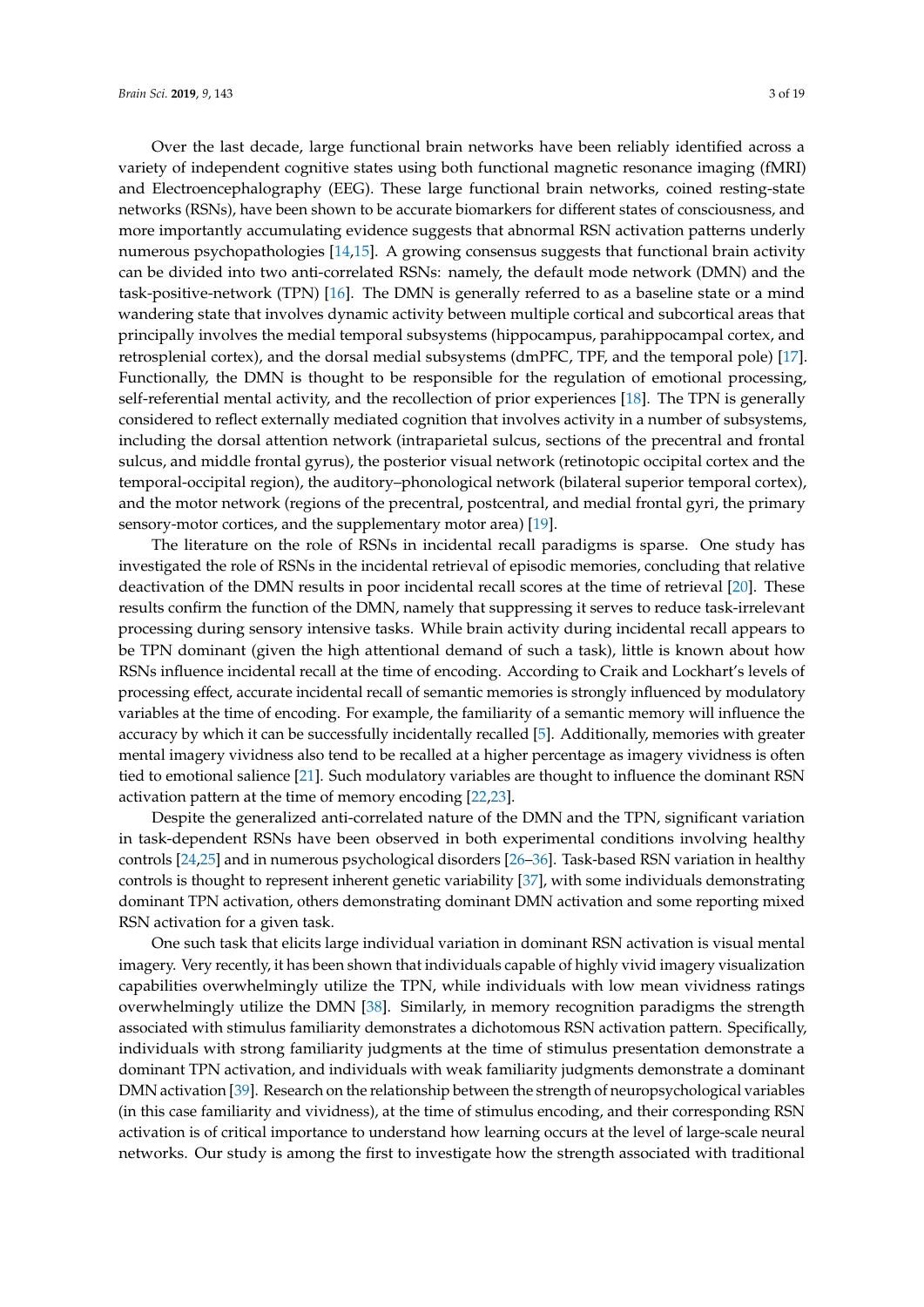modulatory psychological variables affects RSN activation and whether differential RSN activation has<br>*Argain Sci* significant effects on memory consolidation.

In the present study, we report a secondary data analysis on a corpus of cuing-nouns, which examines how the naturally varying strength of word familiarity and imagery vividness influences performance in an incidental free-recall task. We entertain a novel theory as to how VIR can be explained, incorporating aspects of both dual-rote associative models and neurobiologically-inspired NMPH. We propose that VIR is best explained by a dualistic neuropsychological model mimicking the global activity in two large RSNs, the DMN and the TPN. Our proposed model of memory consolidation posits that it is not solely the strength of neuropsychological variables that influences future memory<br>All is best explained by a dualistic neuropsychological model minicipal model minicipal minicipal minicipal mo consolidation, it is the dominant pattern of RSNs at the time of encoding that accounts for most of the variability in memory consolidation scores. We hypothesize that dominant RSN activity plays a critical role in memory consolidation given the substantial findings in the clinical literature which demonstrate that abnormal RSN connectivity, particularly high frequencies of DMN and TPN activation, result in memory deficits [\[24](#page-15-21)-34]. As a result of these findings, our model hypothesizes that conditions in which stimulus encoding reflects competing activation of DMN and TPN will result in poor memory consolidation scores. That is, two encodings, even if weak, will result in better learning outcomes  $\frac{6}{\pi}$  compared to a mix of one strong and one weak encoding. explained, incorporation as performance of both dual-rote associative models and neurobiologically-inspired models and neurobiologically-inspired models and neurobiologically-inspired models and neurobiologically-inspired

ance to a mot or one strong and one weak encoding.<br>The approach of testing our dualistic RSN neuropsychological model of memory consolation by relying on psychological evidence is supported by previous research which has established that some psychological variables of low strength have the ability to selectively engage the DMN, while other psychological variables of high strength have the ability to selectively engage the TPN. Overall, our study aimed to investigate how RSN variability at the time of encoding affects memory consolidation, as measured by scores on an incidental recall task. We expected to find that higher RSN variability/competition, represented by noun-cues associated with mixed scores on our neuropsychological variables (low vividness and high familiarity, or vice versa), would be associated with poor memory recall, whereas congruent levels (high vividness and high familiarity; low vividness and low familiarity) would be associated with higher memory recall (Figure [1\)](#page-3-0). in approach of testing out qualistic Kory heuropsychological model of the with poor memory recall, whereas congruent vivid the tradition and high familiarity; low that

<span id="page-3-0"></span>

**Figure 1.** Schematic depicting the dualistic resting-state networks (RSN) neuropsychological model **Figure 1.** Schematic depicting the dualistic resting-state networks (RSN) neuropsychological model of memory consolidation. The model depicts its predicted memory consolidation score in relation to of memory consolidation. The model depicts its predicted memory consolidation score in relation to the three possible combinations of variable strength at the time of encoding. The width of the arrows the three possible combinations of variable strength at the time of encoding. The width of the arrows indicates the strength of the variables at encoding. indicates the strength of the variables at encoding.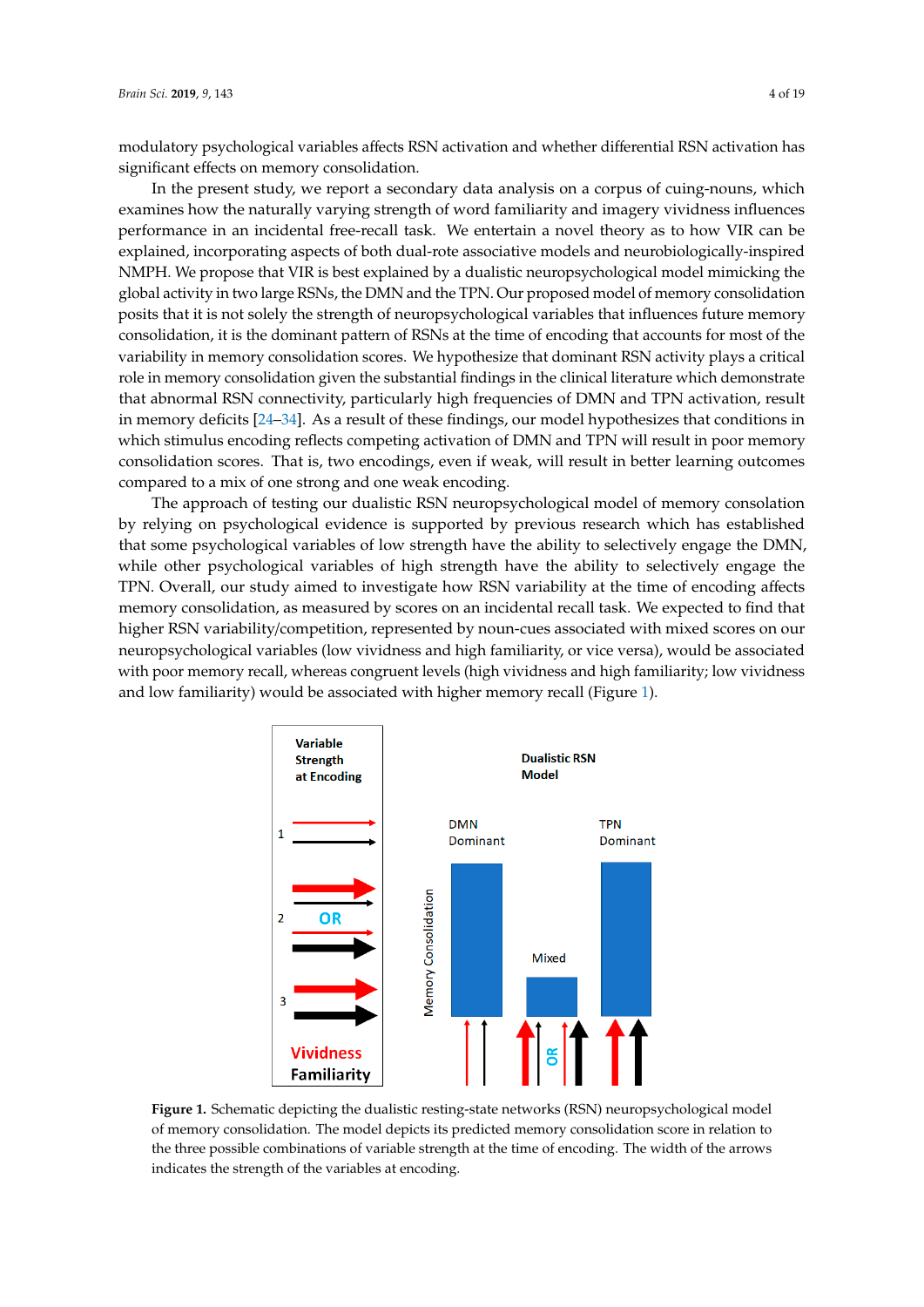The proposed analysis permits us to contrast our predictions using our dualistic RSN neuropsychological model with those derived from Paivio's dual coding theory and the NMPH, as they relate to VIR. Since as mentioned, NMPH proposes to explain (i.e., reduce) retrieval in terms of basic neurobiological mechanisms, such a framework, can be extended by incorporating current brain imaging research which indicates that higher mental imagery vividness ratings are associated with an overall increase in neural excitability in the relevant cortical areas [\[40\]](#page-16-7). Similarly, familiarity related cortical regions, such as the left angular gyrus, have been shown to increase in neural excitability when participants report that a memory is experienced as more familiar [\[41\]](#page-16-8). Thus, relating the above neural excitability patterns with the observed memory performance, if NMPH were to be correct, we would expect higher recall probabilities from noun-cues associated with high vividness and high familiarity ratings (high neural excitability). We would expect low recall probabilities from noun-cues associated with low vividness and high familiarity ratings or vice versa (moderate excitability), and we would expect average recall probabilities from noun-cues associated with low familiarity and low vividness ratings (low neural excitability). In contrast, if Pavio's dual coding theory were to be correct, we would expect that a higher probability of recall would manifest when both types of memory representations, imagery vividness and imagery familiarity, are strengthened. The recall probability should increase monotonically in relation to the strength of both imagery vividness and imagery familiarity (for comparison of model predictions see Figure [A1\)](#page-14-0).

#### **2. Method**

## *2.1. Design and Analytic Strategy*

The present investigation consisted of secondary analyses of a corpus of well-characterized stimuli. The analyses involved a by-item approach followed by a confirmatory linear mixed logistic regression model.

In the by-item analysis, we applied a mixed ANOVA model on the means of recall probability and incidental noun recall and image latency times (RTs) for the stimulus words collapsed across all participants. This procedure, which is ordinarily the most widely used for by-item analysis [\[42\]](#page-16-9), permits to avoid violating the assumption of independence needed to perform statistical hypothesis testing. By averaging all observations for each stimulus word, it was ensured that only one instance of a participants' data was used per stimulus word. Thus, the stimuli were the units of analysis, as they were treated as random variables (as if they were "subjects"). The generalizability of results, therefore, referred to both subjects and items populations, washing out individual difference effects (see [\[42\]](#page-16-9)).

To confirm the ANOVA model, the linear mixed logistic regression approach consisted of analyzing each individual observation nested within participants and stimuli, instead of comparing the averaged responses by stimulus word. This supplementary method was adopted because of its ability to account for within-subjects effects, thereby enabling statistical testing within and between subjects without violating the assumption of independence, further allowing for stronger statistical power than the ANOVA model. (For details on the particular use of linear mixed regression models followed here see [\[43\]](#page-16-10)).

The database used in this study is available on the archived website [\[44\]](#page-16-11).

## *2.2. Stimuli*

## <span id="page-4-0"></span>2.2.1. Initial Stimulus Selection

Fifty noun cues were selected from an initial body of 150 noun description-cues from previous extensive research [\[3](#page-15-22)[,45](#page-16-12)[–48\]](#page-17-0). The selection of the nouns for inclusion in the present database was operated through a series of stages. The first stage was one of data reduction to minimize the possibility of confounding attributes. The stimuli in the initial set were saved with an id number and variable columns of attribute variables in an excel file and successively underwent a series of automatic match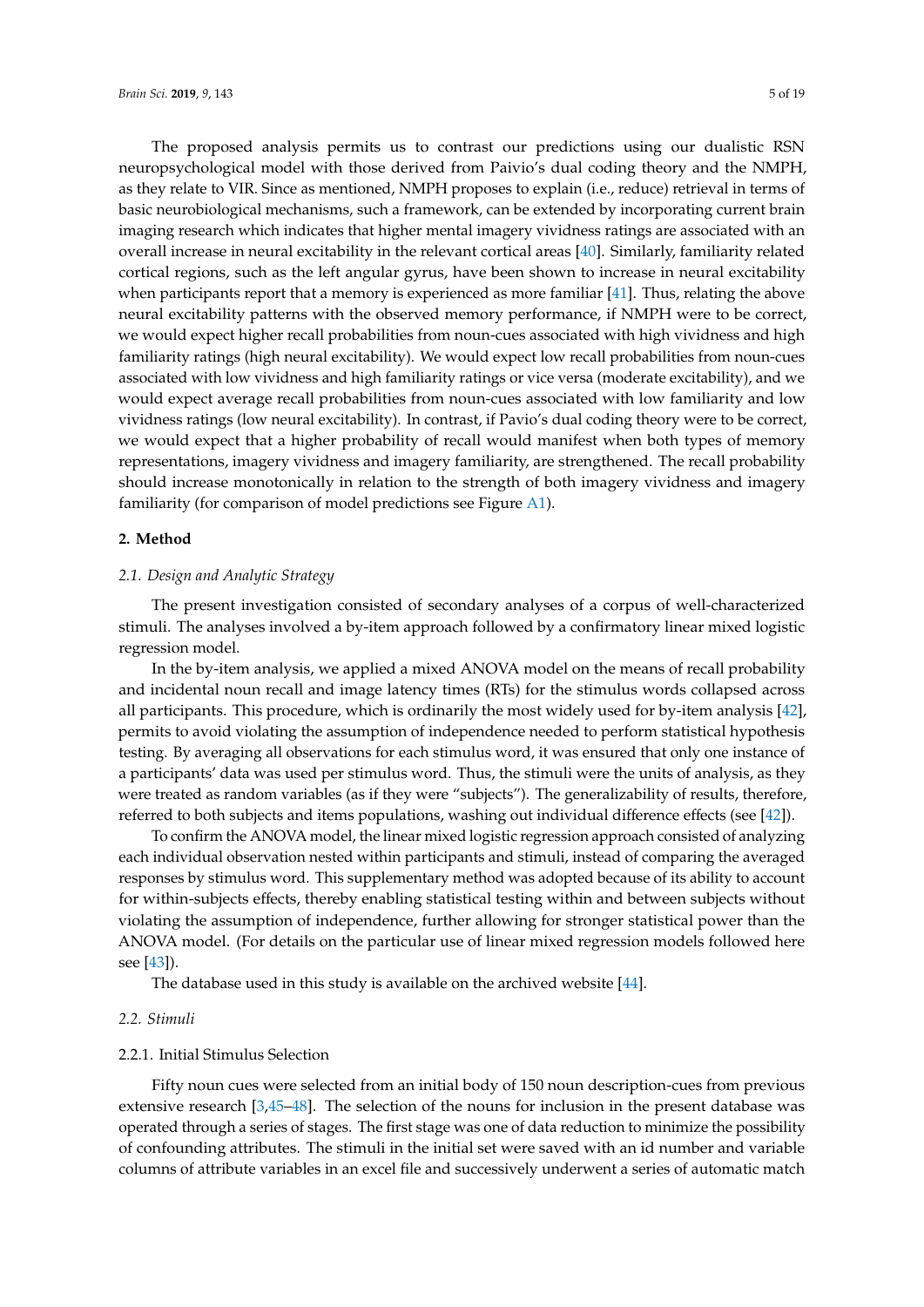via the merge command using IBM SPSS Statistics version 25 (Chicago, IL, USA) with regards to noun or compound word frequency, imageability, concreteness, emotional valence (all neutral), and readability attributes all drawn from updated online version of the dictionary file from the Medical Research Council (MRC) Psycholinguistic Database Version 2.0 (MRC2.DCT) [\[49\]](#page-17-1).

The processed items included single and two-noun descriptions comprising both animate (e.g., dog, cat) and inanimate objects (e.g., car, bottle). To be included in the final database, the stimuli had to be above the mean imageability concreteness and meaningful attributes. All MCR values lie in the scaled range 100 (actual rating of 1) to 700 (actual rating of 7) with the maximum entry of 660 (i.e., 6.6), a mean of 490 (i.e., 4.9) and a standard deviation of 99 (i.e., 0.99). Extensive research in our lab revealed no reliable differences between these two subsets of stimuli in terms of the vividness or latency of elicited imagery. Other secondary analyses indicated that these descriptions are generally rated as relatively emotionally neutral, with negligible inter-item variability along a simple emotional rating scale [\[50\]](#page-17-2). These stimuli underwent further automatic merge and selection for several other aspects known to have potentially confounding correlations with other factors in the study. Verbal cues with higher concreteness levels are recalled at significantly higher rates [\[51](#page-17-3)[,52\]](#page-17-4). Imageability, which refers to how easily a mental image can be generated from a word, correlates with concreteness [\[53\]](#page-17-5). We used the norms reported in the MRC2.CTC to confirm and validate that the selected cuing words had approximately the same scores on these factors [\[54\]](#page-17-6). This indirectly controlled for age of acquisition (average age a word enters a subject's lexicon), as the latter is very strongly predicted by both imageability and concreteness [\[55](#page-17-7)[,56\]](#page-17-8). Nonetheless, we still used age of acquisition score norms from the MRC Psycholinguistic database to check for potential confounding effects. All diagnostic analyses showed age of acquisition had no significant or relevant effects. Hence, this variable was dropped from further analysis. At the end of this initial stage, only sixty descriptions were retained.

The second stage involved the collection of direct vividness ratings from raters as part of an imagery and incidental recall experiment using the sixty items which survived the first selection stage. It is important to point out that the MRC2.DCT does not contain vividness norms for the body of nouns contained in it. The procedure and protocol used in the stage are described in detail in the following section.

## 2.2.2. Vividness Rating Procedure

Since vividness was our main independent variable and was not derived from commonly available databases, we here report a summary of the rating procedure used to obtain the corresponding data for the sixty stimuli which survived the first selection stage, which is graphically represented in Figure [2A](#page-6-0). This protocol was modeled after the paper and pencil procedures used in the normative studies merged in the MRC2.DCT (additional details of the experimental procedures can be found in [\[3\]](#page-15-22)). The protocol was approved by the Carleton University Research Ethics Board, in strict adherence with the Tri-Council Policy Statement: Ethical Conduct for Research Involving Humans [\[57\]](#page-17-9).

## Sample of Vividness Raters

Participants serving as raters were 26 first-year university students (age range = 17–25; 14 female and 12 male). None had participated in an imagery study before. Participants signed up through a subject pool within 3 weeks of beginning introductory psychology courses, with 2% credit toward their final grade used as an incentive. No significance was found for gender or age against any factors, so these variables were dropped from further consideration. Participants under the age of 18 had to provide a written informed consent letter signed by their legal guardian to participate.

## Image Generation Phase

Participants were seated facing a computer monitor and pressed the right mouse button to begin each trial. Upon clicking the mouse, an alerting beep was sounded, followed 250 ms later by the display of a noun-cue at the center of the screen. Participants were instructed to read the cue silently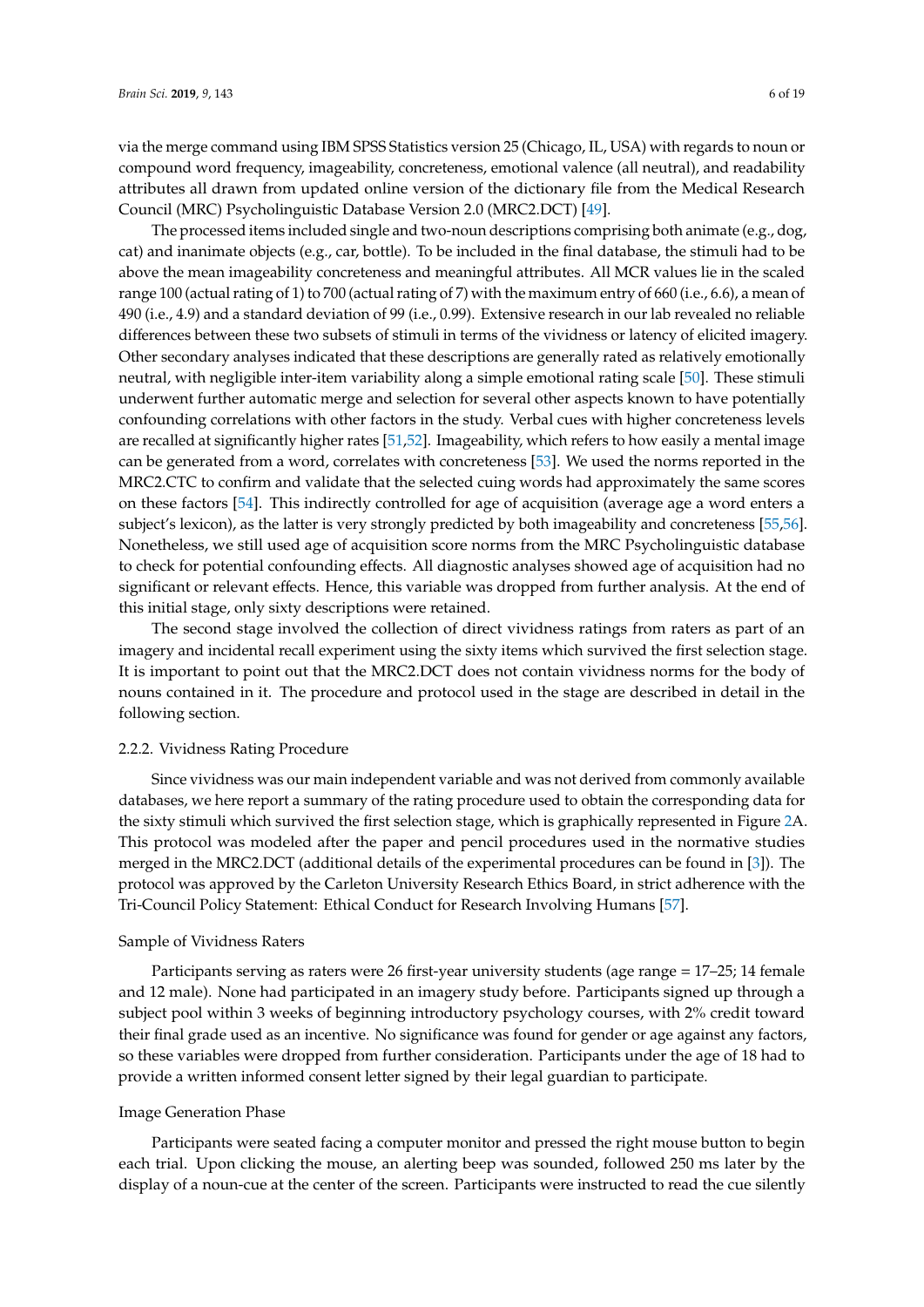and as quickly as possible. They were immediately asked to generate an image that corresponded to the noun-cue. When participants felt that their mental image generation was at its most vivid the noun-cue. state, they pressed the right mouse button. Upon pressing the button, another alerting beep was sounded, in the right mouse button. Upon pressing the button, another alerting beep was sounded, in the sounded, in the sounde sounded, followed 250 ms later by a horizontal array of seven choices appearing near the bottom of the screen. screen. From left to right, each button was labeled with one of seven vividness level descriptions in a<br>"Conditions" (Conditions in a seven-but the conditions of the conditions of the conditions of the conditions o seven-point scale format: ((1), "no image"; (2), "very vague/dim"; (3), "vague/dim"; (4), "not vivid"; (5),<br>" "moderately vivid"; (6), "very vivid"; and (7), "perfectly vivid"), as seen in previous research [\[47,](#page-17-10)[58\]](#page-17-11). "moderately vivid"; (6), "very vivid"; and (7), "perfectly vivid"), as seen in previous research [47,58]. Participants were familiarized with the rating system during pre-test practice sessions. Participants Participants were familiarized with the rating system during pre-test practice sessions. Participants used the mouse to click on one of these seven buttons and were instructed to rate any failure to generate instructed to rate any failure to generate an image as a "no image." There was no deadline for their response. generate an image as a "no image." There was no deadline for their response.

<span id="page-6-0"></span>

Figure 2. Schematic depicting the overall design of the imagery-generation incidental recall task. (A) Participants pressed the right mouse button to begin each trial (1). Upon clicking the mouse, an Participants pressed the right mouse button to begin each trial (1). Upon clicking the mouse, an alerting beep was sounded, followed 250 ms later by the display of a noun-cue at the center of the screen (2). Participants were instructed to read the cue silently and as quickly as possible. They were immediately asked to generate an image that corresponded to the noun-cue (3). When participants felt that their mental image generation was at its most vivid state, they pressed the right mouse button (4). Upon pressing the button, another alerting beep was sounded, followed 250 ms later by a horizontal array of seven choices appearing near the bottom of the screen (5). From left to right, each button was labeled with one of seven vividness level descriptions in a seven-point scale format: ((1), "no image"; (2), "very vague/dim"; (3), "vague/dim"; (4), "not vivid"; (5), "moderately vivid"; (6), "very vivid"; and (7), "perfectly vivid"). Following the vividness response during the rating procedure, the array of buttons disappeared, and the display reverted back to a screen instructing the participant to click the mouse when they were ready to begin the next trial (6). A minimum of 5 s was needed between vividness response and the start of the next trial. (**B**) After completing the image generation phase, participants were told to take a break and fill out paperwork, including a debriefing session. (**C**) Exactly 30 min from their last trial, participants were asked to recall as many of the noun cues as possible on a blank<br>excel spreadsheet (7). excel spreadsheet (7).

Stimulus Familiarity Matching and Diagnostic Procedure Stimulus Familiarity Matching and Diagnostic Procedure

The third stage of the selection involved finding a complete archival match of familiarity for the selection involved finding a complete archival match of familiarity for the sixty stimuli, again using the MRC2.DCT and using the same merging procedure outlined in Section [2.2.1.](#page-4-0) to consolidate the present database. MRC2.DCT is an online dictionary file being provided for public research use along with some programs which can be used either to access the dictionary or as examples on which to model programs which match users' specific needs. The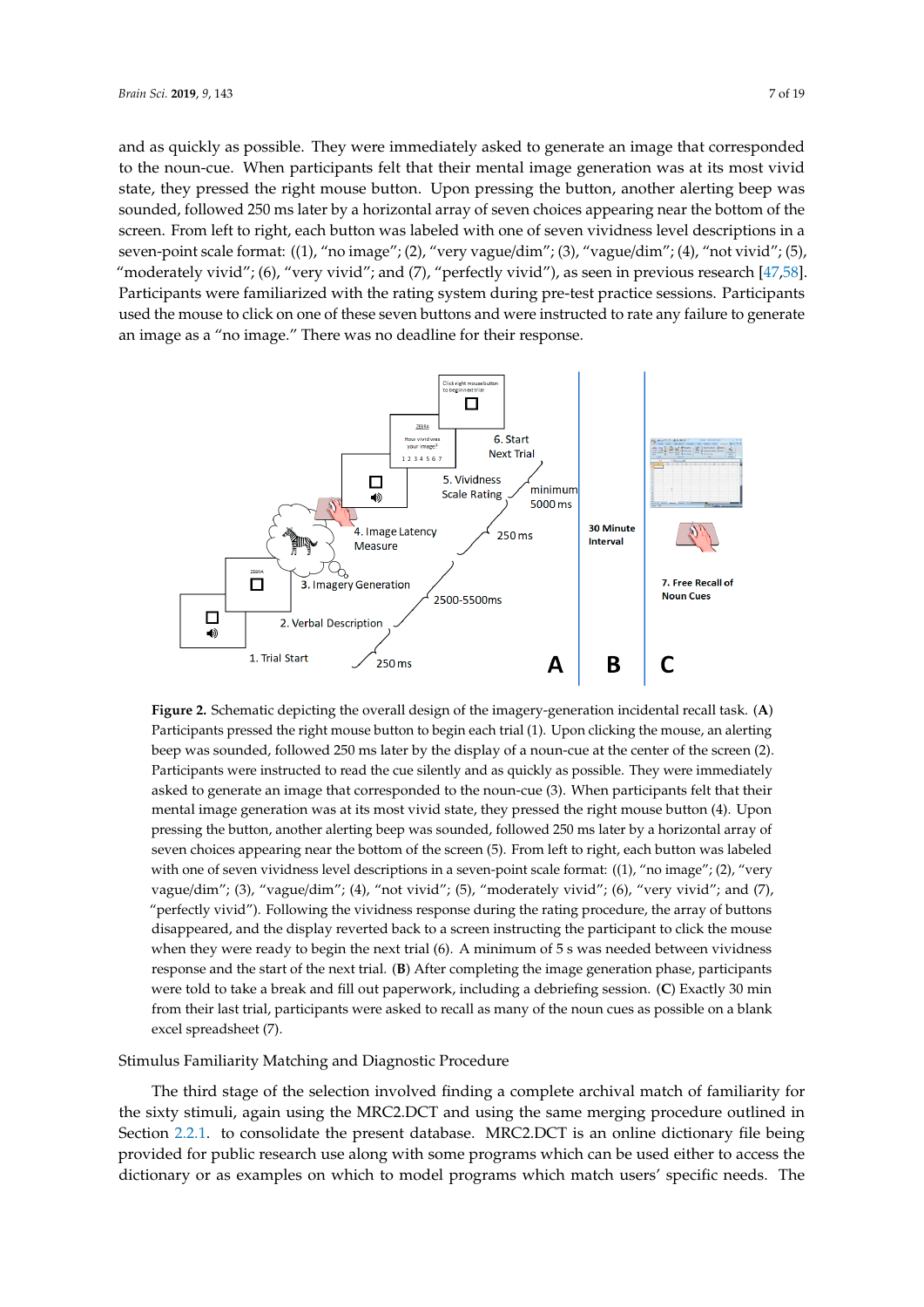dictionary file does not contain any information which is original to it but was assembled by merging a number of smaller databases published in the psycholinguistic and imagery literature [\[59\]](#page-17-12). The original procedure for rating the items consisted of paper and pencil protocol similar to the one we used, albeit in computerized form. In the original norms, the equivalent range of the ratings was 1.00 to 7.00. This database dictionary differs from other machine usable dictionaries in that it includes not only syntactic information but also psychological data for the entries. The file contains 9392 words which possess imagery and other attributes and familiarity ratings except for vividness. The columns 26 to 28 labeled as "FAM" Familiarity stands for 'printed familiarity'. The FAM values were derived from merging three sets of familiarity norms: Paivio, Yuille and Madigan, Toglia and Battig, and Gilhooly and Logie [\[60–](#page-17-13)[62\]](#page-17-14). The method by which these three sets of norms were merged is described in detail in Appendix 2 of the MRC Psycholinguistic Database User Manual [\[63\]](#page-17-15). FAM values lie in the range 100 to 700 with the maximum entry of 657, a mean of 488, and a standard deviation of 99: Note that they are integer values.

The fourth and final stage involved analysis of the distribution of the vividness and familiarity values to avoid range restriction and diagnostics to eliminate outliers. The latter stage narrowed the final number of stimuli in the database further to fifty.

## Filler Stimuli

In addition, we selected ten other noun-cues from previous earlier research (Paivio, Yuille, and Madigan in 1968) to use as buffer items during the incidental recall phase of the experiment (i.e., to filter out recency and primacy effects during recall) [\[60\]](#page-17-13). The sixty cues were presented in random order, preceded by 4 buffer noun-cues and followed by 4 other buffer noun-cues (which were presented in a fixed order).

#### *2.3. Dependent Variables*

#### 2.3.1. Image Latency Times Measure

A main dependent variable in our study was image latency time. Following the vividness response during the rating procedure, the array of buttons disappeared, and the display reverted back to a screen instructing the participant to click the mouse when they were ready to begin the next trial. In an effort to minimize imagery persistence between trials, stimuli were presented in random order with a minimum inter-trial interval of 5 s, as was done in Craver-Lemley and Reeves [\[64\]](#page-17-16). Participants were not informed that latency times (RTs) were covertly measured from when the stimulus was presented to when they gave the first response prompting the appearance of the vividness buttons screen (see (4) in Figure [2\)](#page-6-0). Button presses were justified as the way of communicating to the experimenter a complete image was formed, which was ready to be rated, and prompted the appearance of the vividness scale buttons.

#### 2.3.2. Free Incidental Recall Measure

The main dependent measure in our study was correct recall rates of the noun cues presented during the vividness rating procedure. After completing the image generation phase, participants took a 20 min break. Afterward, they were asked to return to the lab to fill out additional paperwork, to receive course credit, and complete the debriefing process. Prior to the image generation phase, participants had not been informed that they would be required to recall any of the stimuli. Upon their return, precisely 30 min from the end of the image generation phase, they were asked to complete the incidental recall task, wherein they were required to recall and record as many of the previously read noun cues as possible on a blank excel spreadsheet.

Each phase of the previously described procedures was exclusively conducted by one of two paid undergraduate research assistants. Both research assistants received training in their module, yet were unaware of the specific purposes and hypotheses of the study.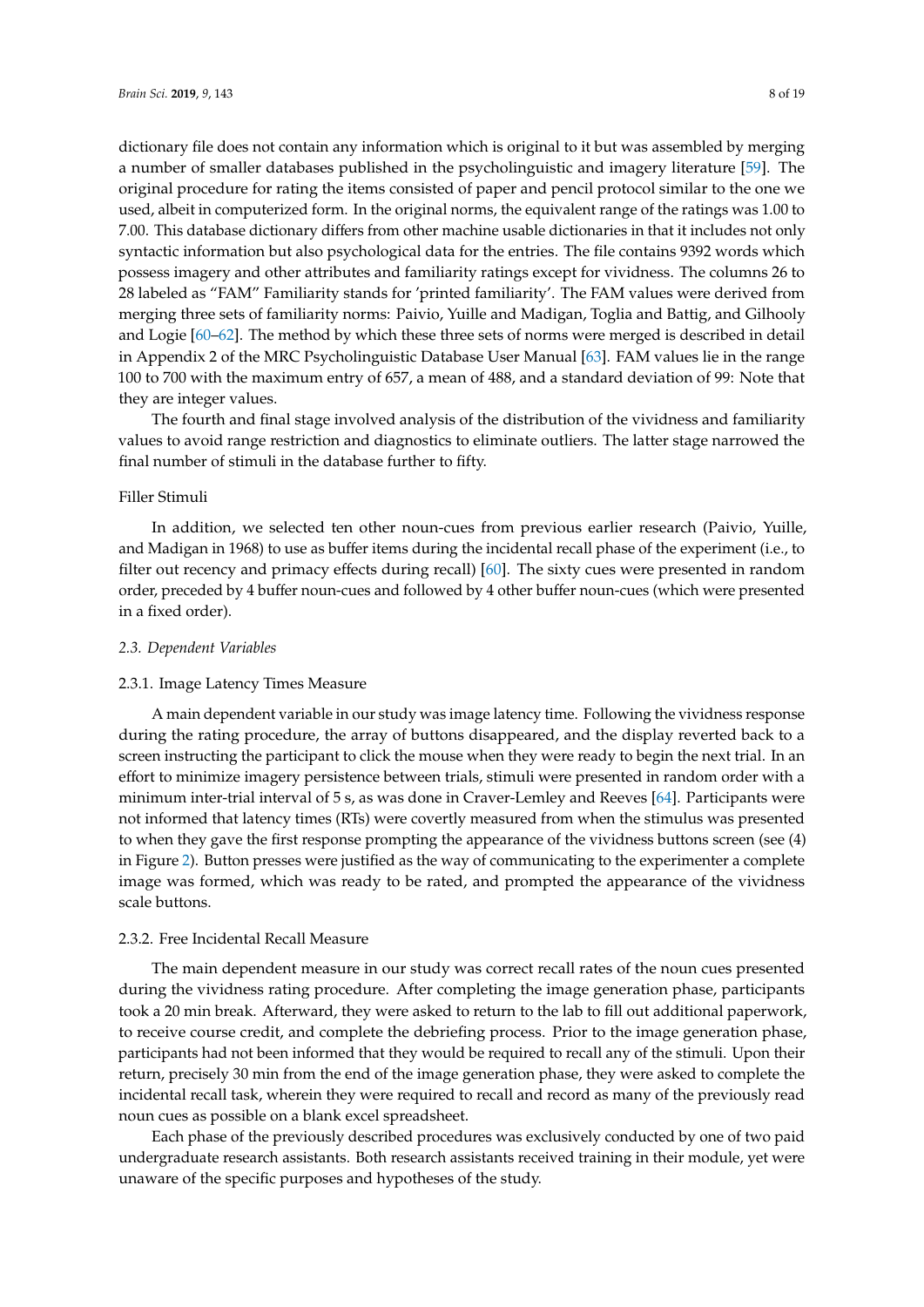## **3. Results**

In this section, before reporting the results related to the main hypothesized effects, we describe the characteristics of the by-item analysis in terms of descriptive and correlational statistics.

#### *3.1. Stimuli Characteristics: Descriptive and Correlations*

For an illustration of the relationship between variables, tables are shown in the following section. Table [1](#page-8-0) contains descriptive information of the variables under considerations, including scores of the variables measured. Table [2](#page-8-1) shows the correlations between all variables.

<span id="page-8-0"></span>

| Variables          | M       |        | Min     | Max     |
|--------------------|---------|--------|---------|---------|
| Vividness mean     | 5.26    | 0.52   | 3.99    | 6.12    |
| $RTs$ (ms)         | 3892.59 | 524.24 | 2692.87 | 5271.39 |
| Familiarity mean   | 5.60    | 0.74   | 3.82    | 6.84    |
| Recall probability | 0.40    | 0.22   | 0.08    | 0.9231  |

**Table 1.** The descriptive information of the experimental variables.

Vividness and familiarity ratings:  $Min = 1$  to  $Max = 7$ . RTs = Image latency times in milliseconds.

**Table 2.** Pearson Correlations between the experimental variables.

<span id="page-8-1"></span>

| Variables          | Vividness | <b>Reaction Time</b> | Familiarity | <b>Recall Probability</b> |
|--------------------|-----------|----------------------|-------------|---------------------------|
| Vividness          |           | $-0.39**$            | $0.48**$    | $-0.16$                   |
| Reaction time      | $-0.39**$ |                      | 0.04        | $-0.01$                   |
| Familiarity        | $0.48**$  | 0.04                 |             | 0.01                      |
| Recall Probability | $-0.16$   | $-0.01$              | 0.01        |                           |

\*\* *p* < 0.001 (2-tailed).

#### *3.2. Mental Imagery Vividness and Familiarity*

The mean vividness score across all noun-cues significantly correlated with each noun-cue's familiarity rating ( $r_p$  (50) = 0.48,  $p$  (two-tailed) < 0.001,  $\eta_p^2$  = 0.23), as shown in Table [2.](#page-8-1) This correlation confirms the relationship between vividness and familiarity posited by previous research, suggesting that our dataset demonstrates the typical relationship observed between the two variables [\[7\]](#page-15-4).

## *3.3. Mental Imagery Vividness and Reaction Time*

The mean vividness score across all noun-cues significantly correlated with each noun cue's mean reaction time ( $r_p$  (50) = -0.39,  $p$  (two-tailed) < 0.001,  $\eta_p^2$  = 0.15), as shown in Table [2.](#page-8-1) This correlation, known as the "vivid-is-fast" phenomenon, has been observed in previous research and therefore helps to validate our experimental dataset [\[65\]](#page-17-17).

## *3.4. E*ff*ects of Resting State Networks on Learning Outcomes*

## 3.4.1. By-Item Analysis Approach

Following our hypotheses, to assess how RSN activation pattern's influence mean recall probability across noun-cues, we devised a one-factor ANOVA with three levels, each representing distinct resting state activation patterns. As was described in the introduction, when a dominant DMN activation is observed in human participants, both mental imagery vividness and object familiarity are experienced consciously as a weak stimulus. Inversely, when a dominant TPN activation is observed, both mental imagery and object familiarity are experienced consciously as a strong stimulus. Given this relationship, it is possible to infer how RSNs affect learning outcomes by investigating the relationship between mean familiarity, mean vividness, and mean recall probability ratings. Applying a widely-used continuous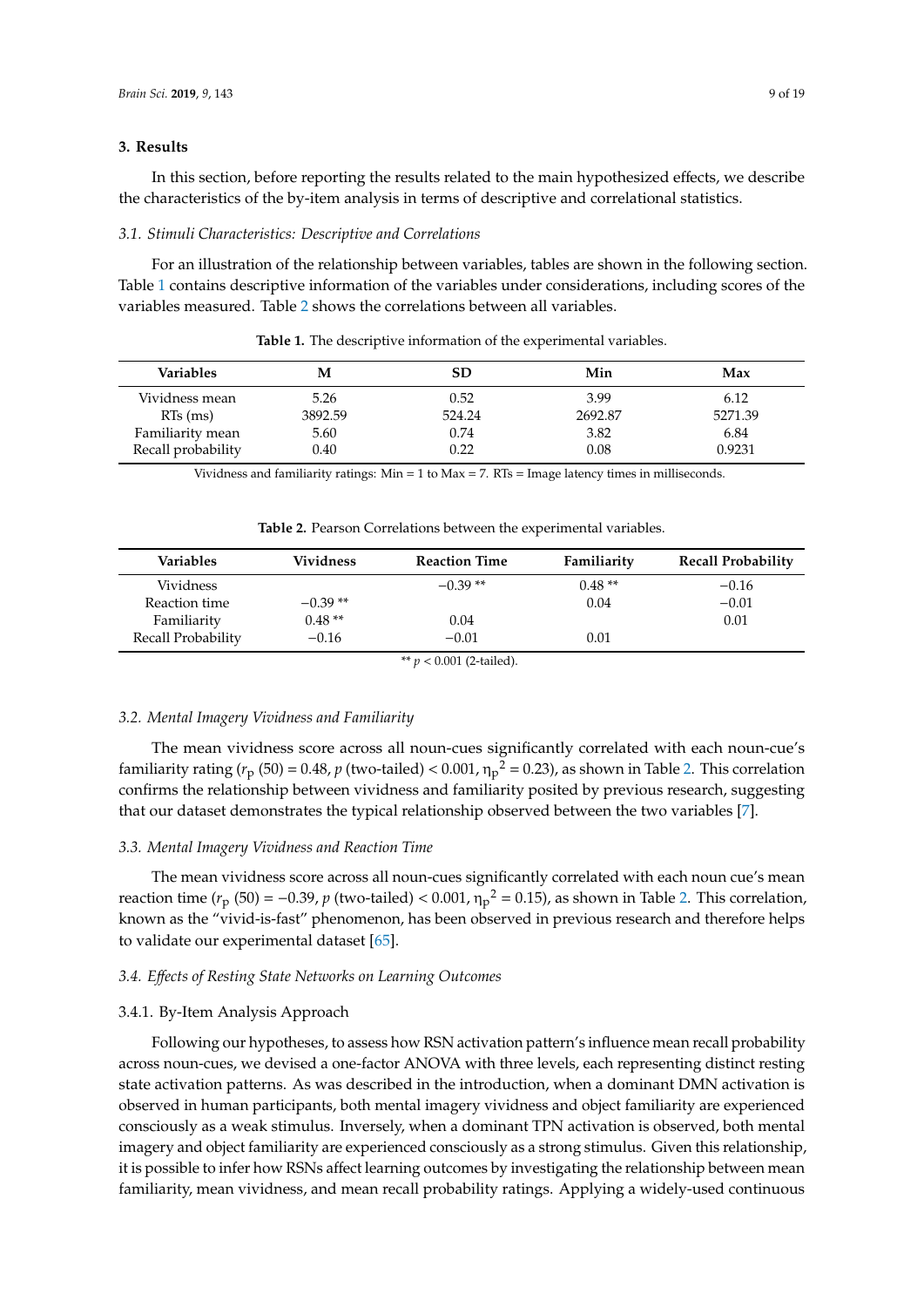variable partitioning technique [\[66\]](#page-17-18), we created a variable with three levels that aimed to represent the following three distinct resting state network activation patterns: 1. TPN dominant activation (composed of noun cues which have high vividness and high familiarity ratings); 2. Mixed TPN and DMN activation (composed of noun cues with high vividness/low familiarity or low vividness and high familiarity); 3. DMN dominant activation (composed of noun cues with low vividness and low familiarity ratings). The decision to create a three-leveled variable characterized by the strength of mean familiarity and mean vividness scores was influenced by the NMPH model utilized in Norman and Newman [\[9\]](#page-15-6). In their model, the moderate/mixed level is of critical importance to assess non-monotonic relations between the strength of a stimulus and subsequent learning outcomes. For this reason, we judged that three levels would be ideal given that this number of levels would adequately contrast differences between states of stimulus competition (high/low) and states of stimulus collaboration. The descriptive information detailing the relationship between the resulting RSN variables and recall probability is shown in Table [3.](#page-9-0)

<span id="page-9-0"></span>**Table 3.** Descriptive statistics of total noun-cues recalled (in percentages) as a factor of resting state network type.

|                                                 | Descriptive    |                      |                      |                      |                      |
|-------------------------------------------------|----------------|----------------------|----------------------|----------------------|----------------------|
| Variables                                       | N              | М                    | <b>SE</b>            | Min                  | Max                  |
| TPN dominant<br>Mixed<br><b>DMN</b><br>dominant | 18<br>14<br>18 | 0.40<br>0.27<br>0.49 | 0.06<br>0.04<br>0.04 | 0.08<br>0.08<br>0.15 | 0.92<br>0.58<br>0.77 |

The percentage of noun-cues recalled for each of the three RSN levels were entered on a 1 (recall probability)  $\times$  3 (RSN levels: low, mixed and high activation) one-way ANOVA. This procedure yielded a significant effect of resting state network type on recall probability  $(F(2,47) = 4.51, p = 0.016)$ . Additionally, the ANOVA resulted in a large effect size,  $\eta_p^2 = 0.16$  indicating that 16% of the variance in recall probability is attributable to dominant RSN activation. To investigate whether the mixed resting state activation level impaired recall probability, as previously hypothesized (i.e., our switching hypothesis), a polynomial quadratic planned contrast was further applied to the data. The contrast demonstrated a significant quadratic trend  $(F(1,47) = 7.18, p = 0.01, \eta_p^2 = 0.13)$ . This quadratic trend can be clearly observed as represented in the continuous connecting line in Figure [3.](#page-10-0) To investigate how well our results fit within the dualistic RSN neuropsychological model of memory consolidation, we conducted Dunnett's post-hoc testing using the DMN-Dominant level as our main comparison criteria. Dunnett's post hoc test revealed that there were no significant differences between the DMN-Dominant and TPN-Dominant levels (Dunnett's *t*(47) = 1.45, *p* = 0.154), however there was a significant difference between the DMN-Dominant and the Mixed levels (Dunnett's  $t(47) = 3.01$ ,  $p = 0.004$ ). These results confirm the hypothesized quadratic pattern of the dualistic RSN neuropsychological model of memory consolidation, as shown in the (Figure [3\)](#page-10-0).

To investigate if the quadratic trend was present across different percentiles of the recall probability distribution, the data were converted into proportions as detailed in Table [4.](#page-10-1) Planned quadratic proportion contrasts were performed on each third of the recall probability distribution. For both the top third (i.e., high recall probability) and middle (i.e., medium recall probability) percentile there were significant positive quadratic trend ( $z = 3.24$ ,  $p < 0.001$ ,  $\eta_p^2 = 0.21$ ; and  $z = 2.42$ ,  $p = 0.008$ ,  $\eta_p^2$  = 0.12, respectively). Conversely, the low recall group showed a significant negative quadratic trend ( $z = -4.3464$ ,  $p < 0.001$ ,  $\eta_p^2 = 0.38$ ). To adjust for multiple comparisons, a two-tailed Bonferroni correction was applied to each contrast using 95% confidence intervals. Given that the data being used are proportions, the confidence intervals were treated as the hypothesis test wherein if an interval crossed the 0 threshold it would signify that the null hypothesis failed to be rejected and therefore, the contrast would be interpreted as not significant. The following equation was used to test for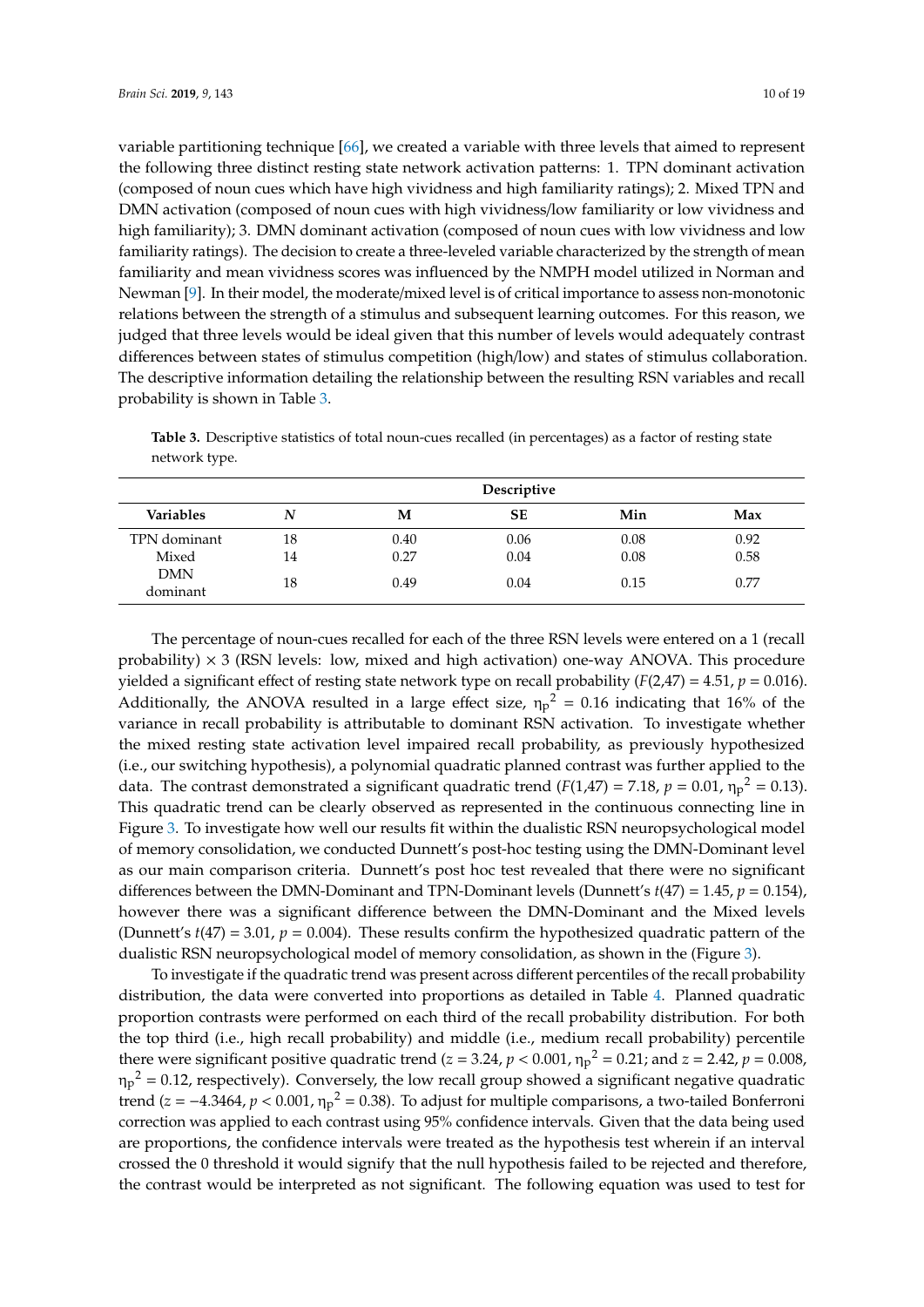multiple comparisons:  $\sum p\lambda \pm z_{\frac{\alpha}{2g}}$  $\sqrt{s_p^2 \lambda^2}$ , for further clarification on planned contrast in proportions see Rosenthal and R Rosnow (1985) and Hays (1994)  $[67,68]$  $[67,68]$ . The results of the two-tailed Bonferroni correction are as follows: High recall probability (0.445 ± (-0.301)), Medium recall probability  $(0.6031 \pm 0.2477)$ , Low recall probability  $(-1.0476 \pm 0.2394)$ . Each contrast's 95% confidence interval did not cross the 0 threshold, indicating that the quadratic contrast amongst each level of the recall variable were significant at  $p < 0.025$ . The two significant positive quadratic trends in the top 2 percentiles of the recall probability distribution in addition to the significant negative quadratic trend in the bottom percentile demonstrate that noun cues associated with competing RSN activation patterns result in poor recall probability. switching hypothesis), a polynomial  $\sqrt{2.2}$  planned contrast was further applied to the data. The data  $\sqrt{2.2}$ matriple comparisons.  $\sum p\wedge \pm 2\frac{a}{2g}$   $\sqrt{s_p}\wedge$ , for further clarification on planned contrast in proportions

<span id="page-10-0"></span>



Figure 3. Percentage of words recalled in relation to the dominant resting state network activation pattern.

<span id="page-10-1"></span>

| Table 4. Proportions and (total counts) of noun-cues recalled at three different types of resting state |  |
|---------------------------------------------------------------------------------------------------------|--|
| network action pattern.                                                                                 |  |

| Variables | <b>DRSNAP</b>   |            |          |            |              |
|-----------|-----------------|------------|----------|------------|--------------|
|           | Variable Levels | <b>TPN</b> | Mixed    | <b>DMN</b> | <b>Total</b> |
|           | High            | 0.06(3)    |          | 0.1(5)     | 0.16(8)      |
| Recall    | Medium          | 0.14(7)    | 0.04(2)  | 0.18(9)    | 0.36(18)     |
|           | Low             | 0.16(8)    | 0.24(12) | 0.08(4)    | 0.48(24)     |
|           | Total           | 0.36(18)   | 0.28(14) | 0.36(18)   | 1.00(50)     |

3.4.2. Linear Mixed Logistic Regression Approach

To assess how RSN activation patterns influence recall probability across each trial observation (*N* = 1300) we devised a linear mixed logistic regression model where recall of stimuli served as our binary target variable  $(1 =$  recalled,  $0 =$  not recalled) and where dominant RSN activation patterns served as our fixed predictor variable. Similar to the by-item analysis, our RSN predictor variable contained three levels, each representing distinct resting state activation patterns. To demarcate each level of the predictor variable, we used the same partitioning technique used in the by-item analysis [\[66\]](#page-17-18). Specifically, the underling neuropsychological variable strength used to model the three RSN levels are as follow: 1. TPN dominant activation (composed of trial observations which have high vividness and high familiarity ratings); 2. Mixed TPN and DMN activation (composed of trial observations with high vividness/low familiarity or low vividness and high familiarity ratings); 3. DMN dominant activation (composed of trial observations with low vividness and low familiarity ratings). The descriptive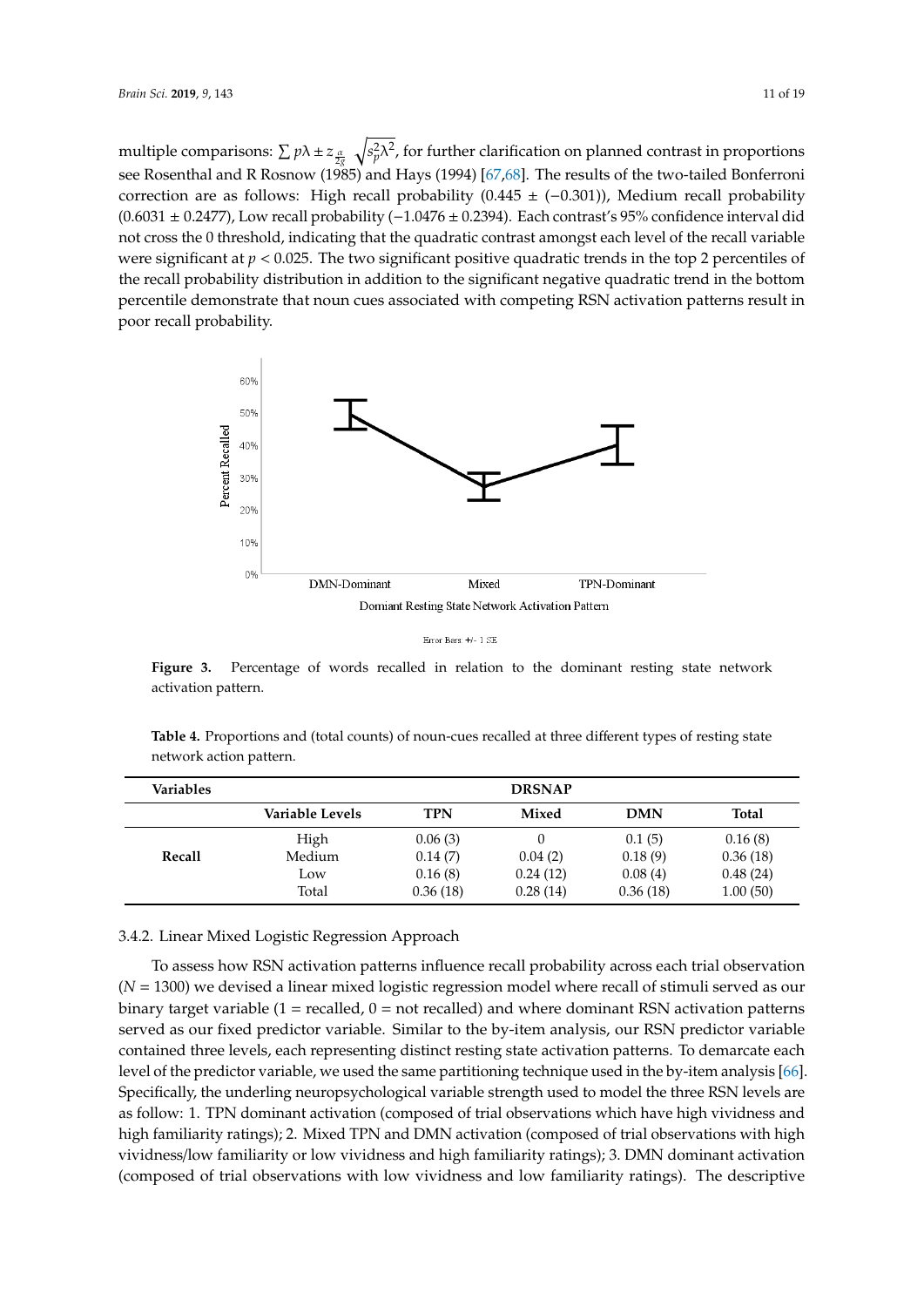information detailing the relationship between the resulting RSN variables and recall proportions are shown in Table [5.](#page-11-0)

|                        | Descriptive |      |           |        |        |
|------------------------|-------------|------|-----------|--------|--------|
| Variables              | N           | M    | <b>SE</b> | 95% CI | 95% CI |
| TPN dominant           | 519         | 0.36 | 0.02      | 0.32   | 0.40   |
| Mixed                  | 528         | 0.29 | 0.02      | 0.25   | 0.33   |
| <b>DMN</b><br>dominant | 253         | 0.36 | 0.03      | 0.30   | 0.42   |

<span id="page-11-0"></span>**Table 5.** Descriptive statistics of total noun-cues recalled across all trials (in proportion) as a factor of resting state network type.

All values have been adjusted for within-subject effects.

Controlling for nested within-subjects data, we tested whether recalled noun-cues following a binomial logit link function could be predicted by the fixed effect categorical RSN predictor variable which reflected our three RSN levels (low, mixed, and high activation). This procedure yielded a significant fixed effect of resting state network type on noun-cue recall (*F*(2,1297) = 3.30,  $p = 0.037$ ). To investigate whether these results supported the dualistic RSN neuropsychological model, we conducted Fisher's least significant difference (LSD) post-hoc testing. The LSD post-hoc test was used over other more conservative statistical tests for two primary reasons. First, since our predictor variable only consisted of three groups, the LSD procedure permits to preserve the experiment-wise type I error rate at nominal levels of significance, which nullifies the use of post-hoc tests that control for the family-wise error rate [\[69\]](#page-17-21). Second, for each level of our RSN predictor variable, the variance-covariance matrix demonstrated that covariance scores were all equal, and variance scores did not significantly differ among each other, suggesting that our data did not violate the assumption of compound symmetry needed for appropriate application of the LSD post-hoc test [\[70\]](#page-17-22). The LSD post-hoc test revealed that there were no significant differences between the DMN-Dominant and TPN-Dominant levels (LSD's *t*(1297) = 0.178, *p* = 0.859), however there were significant differences between both DMN-Dominant (LSD's *t*(1297) = 1.97, *p* = 0.049) and TPN-Dominant (LSD's *t*(1297) = 2.31, *p* = 0.021) when contrasted with the Mixed RSN level. These results confirm the hypothesized quadratic pattern of the dualistic RSN neuropsychological model of memory consolidation. Additionally, the results generated using the linear mixed logistic regression model helped to validate the findings derived from the by-item approach. Both statistical approaches demonstrated that learning outcomes are significantly predicted by the characteristic non-monotonic quadratic pattern of our dualistic RSN model of memory consolidation.

## *3.5. E*ff*ects of Resting State Networks on Mental Imagery Latency (Reaction Time)*

The mean reaction times associated with each noun-cue for each of the three resting state network levels were entered in a 1 (reaction time)  $\times$  3 (resting state network levels: low, mixed, and high activation) one-way ANOVA. Results showed a significant effect of resting state network type on reaction time  $(F(2,47) = 8.06, p = 0.001)$ . Additionally, the ANOVA resulted in a large effect size,  $\eta_p^2$  = 0.26, indicating that 26% of the variance in reaction time is attributable to dominant resting state network activation. Dunnett's post hoc test revealed that visual mental image generation associated with the high strength level, reflecting TPN-Dominant activity, was significantly faster than visual mental image generation associated with both Mixed ( $t$ ( $47$ ) = 3.936,  $p$  = 0.0003) and DMN-Dominant ( $t(47) = 2.299$ ,  $p = 0.013$ ) RSN activity levels (which did not differ between each other: *t* < 1). Additionally, we found equivalent results when testing whether imagery latency could be predicted by RSN activation, within and between each trial, by using a linear mixed regression model which assumed a normal distribution with an identity link (since this time our target was measured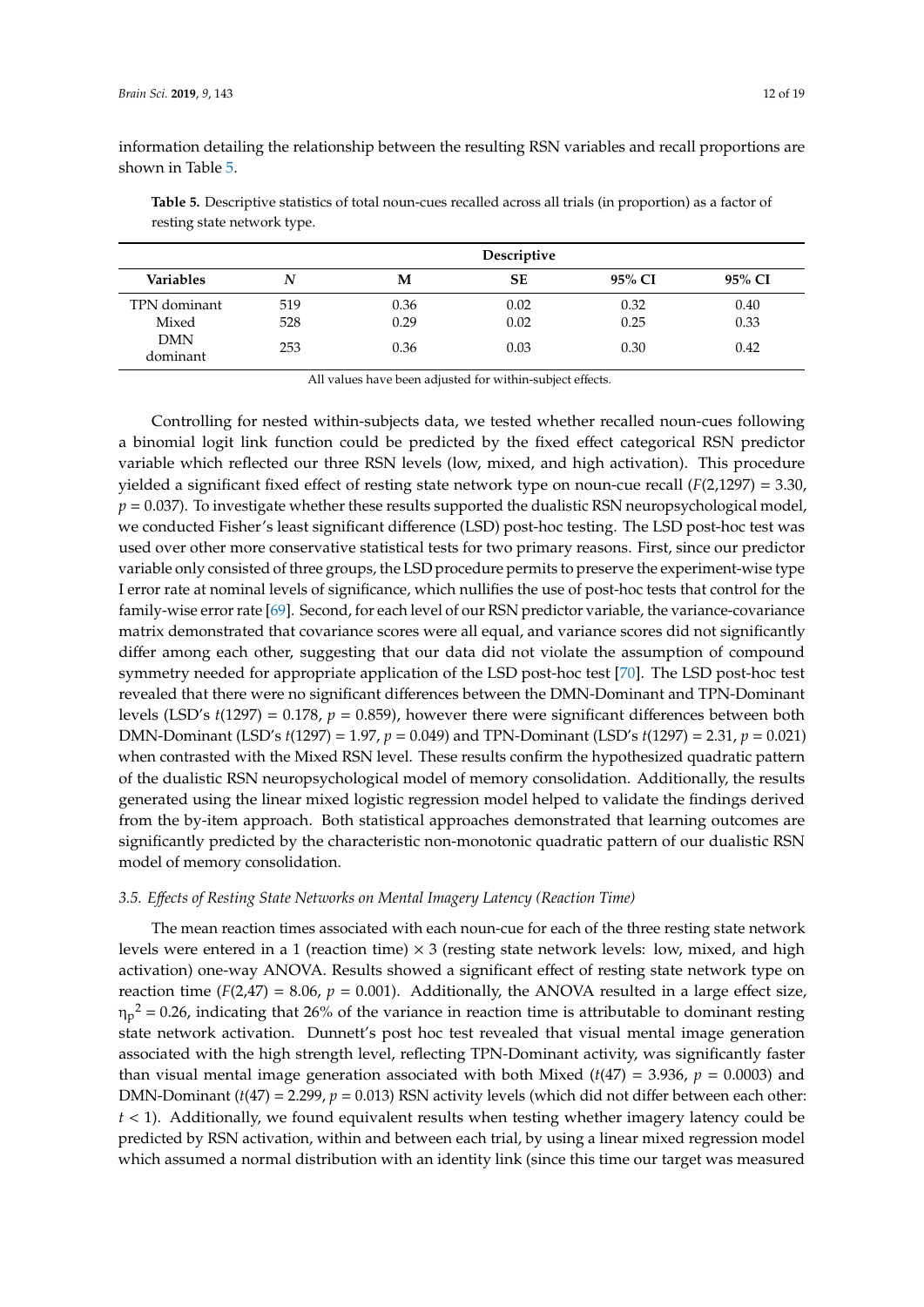on a continuous scale). These results confirmed that image generation latency is quicker when the relevant imagery is associated with high strength.

#### **4. Discussion**

In the present study, we explored the degree to which imagery visualization and word familiarity affected learning outcomes in a traditional incidental recall paradigm. In doing so, the current study compared contrasting theoretical predictions regarding the relationship between the strength of neuropsychological variables and learning outcomes. Specifically, we contrasted associative theories that claim that the relative strength of neuropsychological variables should be additive [\[8\]](#page-15-5), non-monotonic theories that claim that the relative strength of neuropsychological variables should be non-monotonic in relation to learning outcomes [\[9,](#page-15-6)[10\]](#page-15-7), and RSN theories which predict that learning outcomes should improve when competition between DMN and TPN is reduced [\[25](#page-16-0)[,34](#page-16-6)[,71\]](#page-17-23).

Our main results demonstrate that recall probability is at its highest when the strength of our neuropsychological variables (noun familiarity/imagery vividness) are in a congruence at the time of stimulus encoding. In other words, when the strength of noun familiarity and imagery vividness are both strong or both weak, recall of the stimulus is at its highest probability. Using our dualistic RSN neuropsychological model, we were able to infer that the strength of our neuropsychological variables was associated with DMN activation when variables were of low strength and associated with TPN activation when variables were of high strength. When considering the inferred pattern of RSN activation, our results show that a competing activation pattern between DMN and TPN at the time of stimulus encoding results in significant impairment of recall probability.

An additional secondary finding was that the mean reaction time to complete the mental imagery task was quickest when the strength of our neuropsychological variables was high. In other words, it was quicker to generate visual mental images from noun cues under conditions where TPN was dominant at the time of encoding. The vivid-is-fast correlation between high image latency speed and high strength of neuropsychological variables has been reported in previous research [\[48,](#page-17-0)[65,](#page-17-17)[72,](#page-17-24)[73\]](#page-17-25). However, our findings suggest that in addition to high strength variables, dominant-TPN at the time of encoding is also a key predictor of quick imagery generation latency. These results suggest an intriguing, novel explanation for the vivid-is-fast phenomenon. Namely, that it is not only the strength of neuropsychological variables that predict imagery generation latency but rather the dominant RSN pattern utilized during a mental imagery task. However, given the incongruent results between RSN patterns among our dependent variables (imagery latency was only significantly faster in the TPN grouping, while recall probability was significantly greater in both the DMN and TPN groupings), it is unclear whether image latency is related to the same processes responsible for memory consolidation. This is a research question open for future investigations.

In terms of the findings concerning the recall probability variable, our results do not support associative theories, as high memory consolidation is predicted to be exclusively a result of the additive strength of the preceding memory representations. Therefore, it can be concluded that Paivio's associative dual coding theory does not accurately model the incidental recall effect when operationalizing the strength of both mental imagery vividness and noun cue familiarity.

While our results did demonstrate a non-monotonic relationship between the strength of memory representations and recall probability, the directionality of our non-monotonic relationship did not align with that of Norman's non-monotonic-plasticity-hypothesis (NMPH). In the NMPH model, low strength memory representations result in lower memory consolidation scores compared to high strength memory representations. In our results, we found no significant differences between the high and low memory representations strength in terms of recall probabilities, suggesting that the NMPH may not accurately model memory consolidation at levels of reduction greater than single neurons. It is important to note that while our results did not precisely match the type of non-monotonic relationship that characterizes a neuron's level of excitation and the change in its associated synaptic strength, our results still demonstrated a non-monotonic relationship. This could suggest that there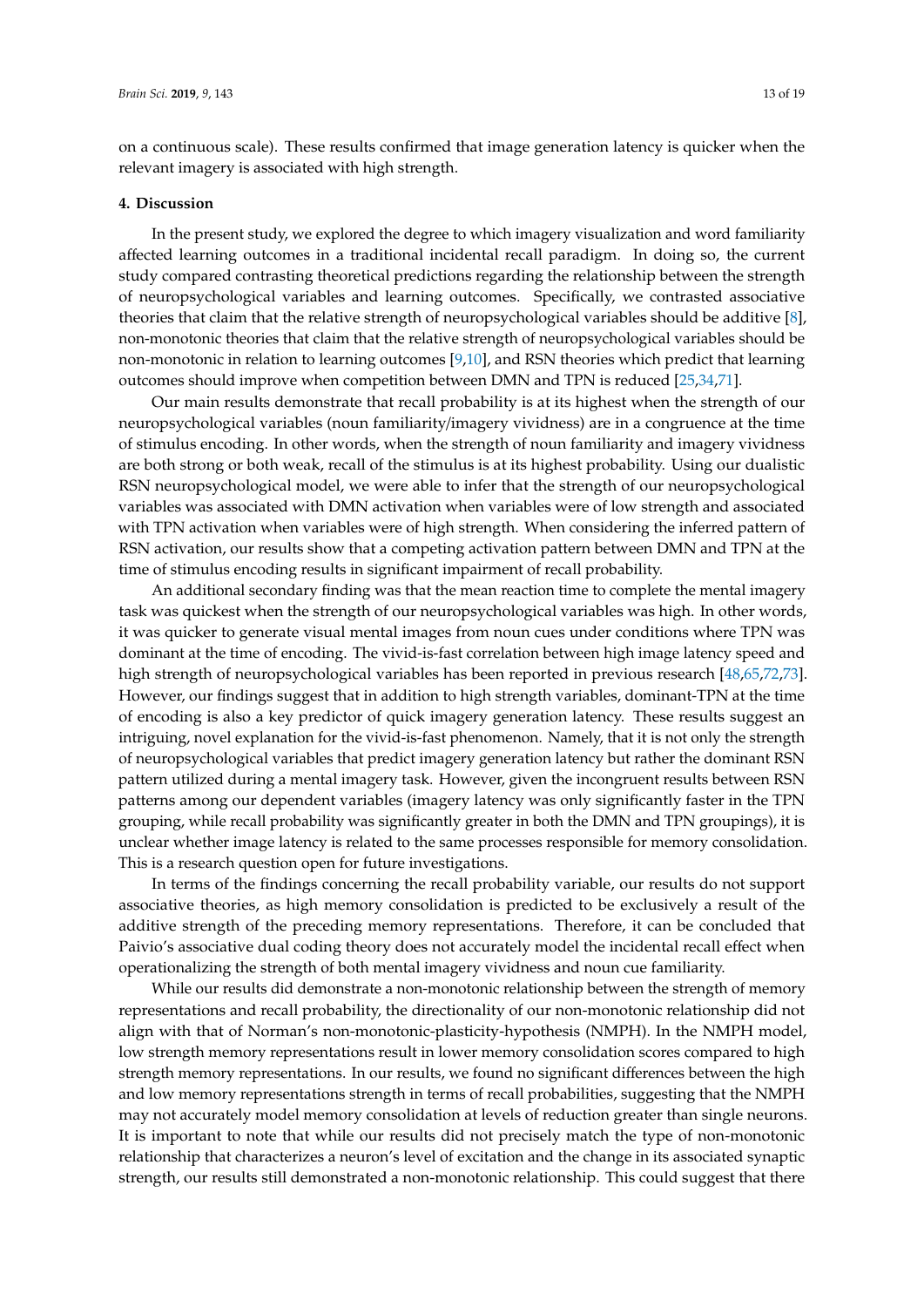is, at the very least, a partial carryover effect of synaptic neuroplastic principles at the level of large scale distributed neural representations, given that non-monotonic results are rare within memory paradigms. However, the most likely interpretation of our results, that accounts for the largest amount of variability in our data, appears to be related to the variability in RSN dominance at the time of stimulus encoding. Utilizing the current RSN brain imaging literature [\[36,](#page-16-2)[37\]](#page-16-3) we were able to map the strength of our neuropsychological variables (imagery vividness/stimulus familiarity) with their associated dominant RSNs (DMN or TPN). This permitted the comparison of recall probability scores with the inferred dominant RSN at the time of encoding. Our data clearly suggest that when there is an antagonist relationship between the inferred DMN and TPN activation at the time of stimulus encoding, recall probability, and therefore, memory consolidation is significantly impaired.

Our overall findings help to confirm a hypothesis emerging from the mental health literature suggesting that a possible causal mechanism of memory deficits in neuropsychiatric disorders, such as depression, anxiety, attention-deficit-hyperactivity disorder, autistic spectrum disorder, and schizophrenia, are characterized by abnormalities in RSN activation [\[24–](#page-15-21)[34\]](#page-16-6). For example, in schizophrenia, there is a significant increase in DMN activity during attention-demanding tasks, which normally recruits the TPN in healthy controls [\[74\]](#page-18-0). The increased DMN activation in schizophrenic patients results in a metabolic competition between the two anti-correlated RSNs, which is hypothesized to explain their stunted performance on such tasks [\[75\]](#page-18-1). The strongest evidence of the RSN memory interference hypothesis originates from research on ADHD. In a recent randomized, double-blinded, placebo-controlled clinical trial, researchers explored the RSNs of both ADHD patients and healthy controls while they performed attention-demanding tasks. Their results demonstrated that ADHD patients were unable to suppress the appropriate RSN both during the task and in-between trials. More importantly, ADHD patients were shown to have a significant amount of RSN activation variability during the task. This increased RSN variability, or increased competition between DMN and TPN, is hypothesized by the researchers to be responsible for the reduced scores on the behavioral task compared to controls [\[25\]](#page-16-0). Critically, however, these clinical findings provide general evidence that RSN homeostasis is important for efficient memory consolidation, but it is still unclear how abnormal RSN activation arises from such a wide variety of neuropsychiatric disorders. Hopefully, further experiments using healthy controls could help to determine the neurophenomenological marker's responsible for these core memory deficits.

To our knowledge, this study is the first to investigate how RSN variability might affect memory consolidation in healthy controls by manipulating the strength of neuropsychological variables that influence memory formation. While the results tend to validate the RSN memory deficit hypothesis in the mental health literature, there are still methodological limitations that should be considered prior to generalizing the results of this study. An initial limitation is a result of our reliance on indirect measurements of RSNs. While our dualistic RSN neuropsychological model is inferred from reliable brain imaging research [\[36](#page-16-2)[,37\]](#page-16-3), it is possible that the interaction between imagery vividness strength and stimulus familiarity at the time of stimulus encoding could reveal RSN activity which differs from our predicted inferences. Further studies using direct RSN imaging classification paradigms will need to be used to more precisely measure changes in dominant RSN activation in the function of both behavioral performance and of the strength of the chosen modulatory variables. A potential modulatory variable that could be used in future studies to help model the role of RSNs in memory consolidation is acute cannabis use. It has recently been demonstrated that cannabis is one of few pharmacological substances that has the effect of acutely increasing DMN connectivity during an attentionally demanding task [\[76\]](#page-18-2). Therefore, cannabis, in conjunction with psychological variables, such as mental imagery vividness and familiarly strength, could be used to artificially create an environment where individuals experience high degrees of competition between both the TPN and the DMN. Such experimental conditions could offer insight as to how various neuropsychological variables influence RSNs and therefore, memory consolidation processes.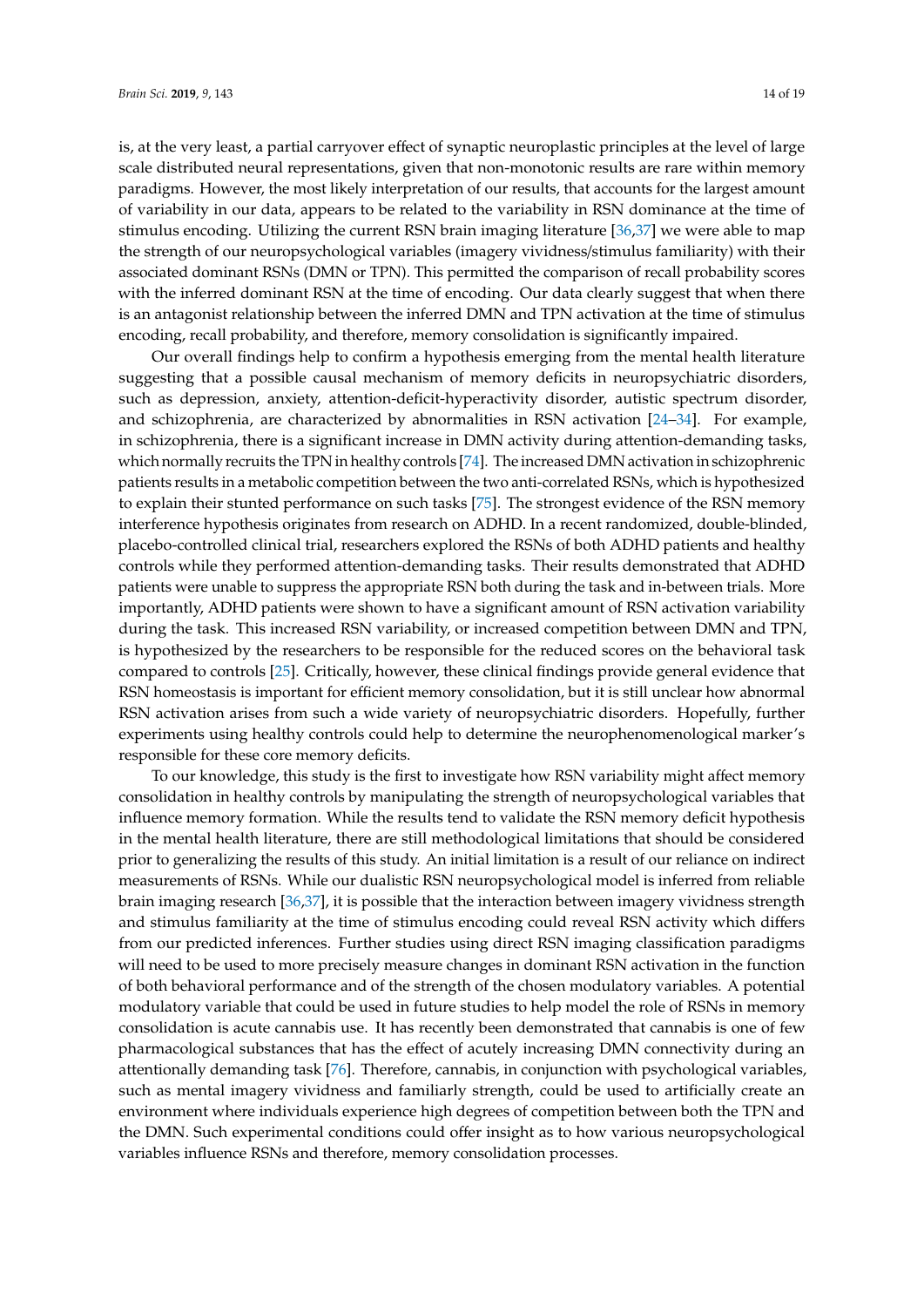## **5. Conclusions**

In this study, we explored how varying degrees of both stimulus familiarity and mental imagery vividness ratings influenced verbal learning scores, as measured with an incidental recall task. Importantly, using relevant imaging research, we inferred dominant RSN activation patterns based on the reported strength of our neuropsychological variables at the time of stimulus presentation. We contrasted our results amongst three theoretical frameworks, namely: Paivio's associative theories, Normans' non-monotonic plasticity theory, and the newly postulated RSN memory interference hypothesis. The findings supported the latter hypothesis given that noun cues with the highest probability of being recalled were associated with noun cues which had the least amount of predicted RSN competition during stimulus presentation. The outcomes of this study, although preliminary, support the idea that a critical component of successful and efficient memory consolidation does not rely on the particular RSN present at the time of memory encoding (DMN or TPN), but rather it relies upon having minimal RSN activation variability between DMN and TPN at the time of memory encoding. This distinction could highlight relevant RSN biomarkers in the diagnosis of the mental health disorders affected by memory deficits. The RSN memory interference hypothesis could also help to illuminate our understanding of the broader neurophysiology of memory processes, complementing and expanding single-neuron neuroplasticity theories.

Author Contributions: Conceptualization, E.L. and A.D.; Data curation, E.L. and A.D.; Formal analysis, E.L.; Funding acquisition, A.D.; Investigation, E.L. and A.D.; Methodology, A.D.; Project administration, A.D.; Resources, E.L. and A.D.; Supervision, A.D.; Visualization, E.L.; Writing—original draft, E.L. and A.D.; Writing—review and<br>editing, E.L. and A.D. editing, E.L. and A.D.

Funding: This research was partly funded by a grant from the Social Sciences and Humanities Research Council of Canada to A.D. of Canada to A.D.

**Acknowledgments:** We thank Andrew Faulkner for handling preliminary set up of the corpus of data and database. We thank the two anonymous reviewers for their comments and statistical suggestions which have improved the paper. We thank the two anonymous reviewers for the two anonymous reviewers and statistical suggestions which have two anonymous reviewers and statistical suggestions which have two anonymous reviewers.

Conflicts of Interest: The authors report no conflict of interest regarding the publication of this paper.

## **Appendix A Appendix A**

<span id="page-14-0"></span>

**Figure A1.** Schematic depicting the three contrasting models of memory consolidation. Each model **Figure A1.** Schematic depicting the three contrasting models of memory consolidation. Each model depicts its predicted memory consolidation scores in relation to the three possible combinations of depicts its predicted memory consolidation scores in relation to the three possible combinations of variable strength at the time of encoding. The width of the arrows signifies the strength of the variable strength at the time of encoding. The width of the arrows signifies the strength of the variables at encoding.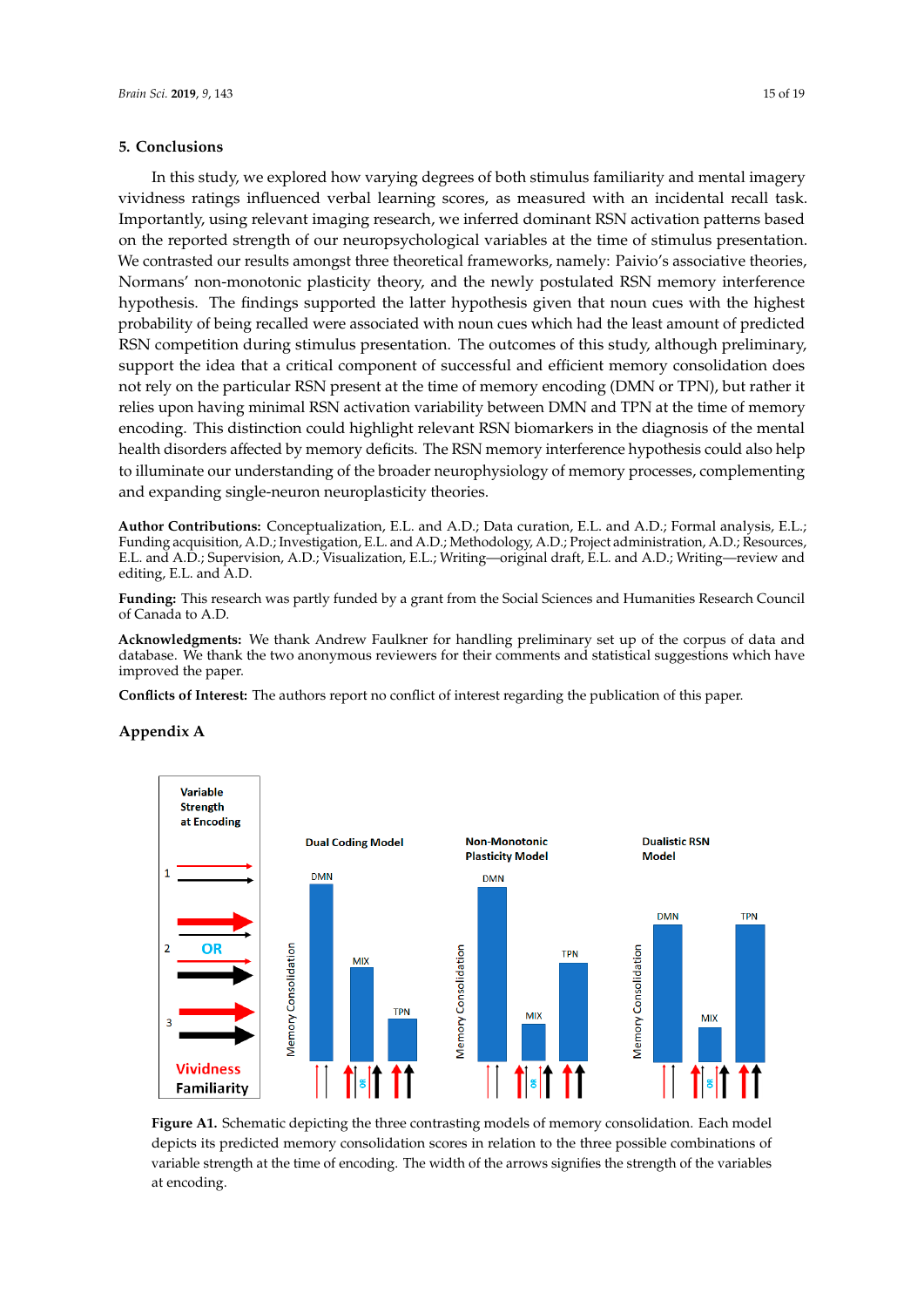# **References**

- <span id="page-15-0"></span>1. Tulving, E.; McNulty, J.A.; Ozier, M. Vividness of words and learning in free-recall learning. *Can. J. Psychol. Can. Psychol.* **1965**, *19*, 242–252. [\[CrossRef\]](http://dx.doi.org/10.1037/h0082906)
- 2. Baddeley, A.D.; Andrade, J. Working memory and the vividness of imagery. *J. Exp. Psychol. Gen.* **2000**, *129*, 126–145. [\[CrossRef\]](http://dx.doi.org/10.1037/0096-3445.129.1.126) [\[PubMed\]](http://www.ncbi.nlm.nih.gov/pubmed/10756490)
- <span id="page-15-22"></span>3. D'Angiulli, A.; Runge, M.; Faulkner, A.; Zakizadeh, J.; Chan, A.; Morcos, S. Vividness of Visual Imagery and Incidental Recall of Verbal Cues, When Phenomenological Availability Reflects Long-Term Memory Accessibility. *Front. Psychol.* **2013**, *4*, 4. [\[CrossRef\]](http://dx.doi.org/10.3389/fpsyg.2013.00001) [\[PubMed\]](http://www.ncbi.nlm.nih.gov/pubmed/23382719)
- <span id="page-15-1"></span>4. Sheehan, P.W. The Role of Imagery in Incidental Learning. *Br. J. Psychol.* **1971**, *62*, 235–243. [\[CrossRef\]](http://dx.doi.org/10.1111/j.2044-8295.1971.tb02033.x)
- <span id="page-15-2"></span>5. Yonelinas, A.P. The Nature of Recollection and Familiarity: A Review of 30 Years of Research. *J. Mem. Lang.* **2002**, *46*, 441–517. [\[CrossRef\]](http://dx.doi.org/10.1006/jmla.2002.2864)
- <span id="page-15-3"></span>6. Mandler, G. Familiarity Breeds Attempts: A Critical Review of Dual-Process Theories of Recognition. *Perspect. Psychol. Sci.* **2008**, *3*, 390–399. [\[CrossRef\]](http://dx.doi.org/10.1111/j.1745-6924.2008.00087.x) [\[PubMed\]](http://www.ncbi.nlm.nih.gov/pubmed/26158957)
- <span id="page-15-4"></span>7. Bellezza, F.S. Factors that affect vividness ratings. *J. Ment. Imag.* **1995**, *19*, 123–129.
- <span id="page-15-5"></span>8. Paivio, A. *Mental Representations: A Dual Coding Approach*; Oxford University Press: New York, NY, USA, 1990; Volume 10.
- <span id="page-15-6"></span>9. Newman, E.L.; Norman, K.A. Moderate Excitation Leads to Weakening of Perceptual Representations. *Cereb. Cortex* **2010**, *20*, 2760–2770. [\[CrossRef\]](http://dx.doi.org/10.1093/cercor/bhq021)
- <span id="page-15-7"></span>10. Lewis-Peacock, J.A.; Norman, K.A. Competition between items in working memory leads to forgetting. *Nat. Commun.* **2014**, *5*, 5768. [\[CrossRef\]](http://dx.doi.org/10.1038/ncomms6768)
- <span id="page-15-8"></span>11. Huijbers, W.; Schultz, A.P.; Vannini, P.; McLaren, D.G.; Wigman, S.E.; Ward, A.M.; Hedden, T.; Sperling, R.A. The encoding/retrieval flip: Interactions between memory performance and memory stage and relationship to intrinsic cortical networks. *J. Cogn. Neurosci.* **2013**, *25*, 1163–1179. [\[CrossRef\]](http://dx.doi.org/10.1162/jocn_a_00366)
- <span id="page-15-9"></span>12. Kim, H. Encoding and retrieval along the long axis of the hippocampus and their relationships with dorsal attention and default mode networks: The HERNET model. *Hippocampus* **2015**, *25*, 500–510. [\[CrossRef\]](http://dx.doi.org/10.1002/hipo.22387) [\[PubMed\]](http://www.ncbi.nlm.nih.gov/pubmed/25367784)
- <span id="page-15-10"></span>13. Block, N. Two neural correlates of consciousness. *Trends Cogn. Sci.* **2005**, *9*, 46–52. [\[CrossRef\]](http://dx.doi.org/10.1016/j.tics.2004.12.006)
- <span id="page-15-11"></span>14. Fox, M.D.; Greicius, M. Clinical Applications of Resting State Functional Connectivity. *Front. Syst. Neurosci.* **2010**, *4*, 4. [\[CrossRef\]](http://dx.doi.org/10.3389/fnsys.2010.00019) [\[PubMed\]](http://www.ncbi.nlm.nih.gov/pubmed/20592951)
- <span id="page-15-12"></span>15. Greicius, M. Resting-state functional connectivity in neuropsychiatric disorders. *Curr. Opin. Neurol.* **2008**, *24*, 424–430. [\[CrossRef\]](http://dx.doi.org/10.1097/WCO.0b013e328306f2c5)
- <span id="page-15-13"></span>16. Fox, M.D.; Snyder, A.Z.; Vincent, J.L.; Corbetta, M.; Van Essen, D.C.; Raichle, M.E. The human brain is intrinsically organized into dynamic, anticorrelated functional networks. *Proc. Natl. Acad. Sci. USA* **2005**, *102*, 9673–9678. [\[CrossRef\]](http://dx.doi.org/10.1073/pnas.0504136102) [\[PubMed\]](http://www.ncbi.nlm.nih.gov/pubmed/15976020)
- <span id="page-15-14"></span>17. Smallwood, J.; Spreng, R.N.; Andrews-Hanna, J.R.; Andrews-Hanna, J.R. The default network and self-generated thought: Component processes, dynamic control, and clinical relevance. *Ann. N. Y. Acad. Sci.* **2014**, *1316*, 29–52.
- <span id="page-15-15"></span>18. Raichle, M.E. The Brain's Default Mode Network. *Ann. Rev. Neurosci.* **2015**, *38*, 433–447. [\[CrossRef\]](http://dx.doi.org/10.1146/annurev-neuro-071013-014030)
- <span id="page-15-16"></span>19. Mantini, D.; Perrucci, M.G.; Del Gratta, C.; Romani, G.L.; Corbetta, M. Electrophysiological signatures of resting state networks in the human brain. *Proc. Natl. Acad. Sci. USA* **2007**, *104*, 13170–13175. [\[CrossRef\]](http://dx.doi.org/10.1073/pnas.0700668104)
- <span id="page-15-17"></span>20. Kompus, K. Default mode network gates the retrieval of task-irrelevant incidental memories. *Neurosci. Lett.* **2011**, *487*, 318–321. [\[CrossRef\]](http://dx.doi.org/10.1016/j.neulet.2010.10.047)
- <span id="page-15-18"></span>21. Dolcos, F.; LaBar, K.S.; Cabeza, R. Remembering one year later: Role of the amygdala and the medial temporal lobe memory system in retrieving emotional memories. *Proc. Natl. Acad. Sci. USA* **2005**, *102*, 2626–2631. [\[CrossRef\]](http://dx.doi.org/10.1073/pnas.0409848102)
- <span id="page-15-19"></span>22. Diana, R.A.; Yonelinas, A.P.; Ranganath, C. Imaging recollection and familiarity in the medial temporal lobe: A three-component model. *Trends Cogn. Sci.* **2007**, *11*, 379–386. [\[CrossRef\]](http://dx.doi.org/10.1016/j.tics.2007.08.001) [\[PubMed\]](http://www.ncbi.nlm.nih.gov/pubmed/17707683)
- <span id="page-15-20"></span>23. St-Laurent, M.; Abdi, H.; Buchsbaum, B.R. Distributed Patterns of Reactivation Predict Vividness of Recollection. *J. Cogn. Neurosci.* **2015**, *7*, 1–19. [\[CrossRef\]](http://dx.doi.org/10.1162/jocn_a_00839) [\[PubMed\]](http://www.ncbi.nlm.nih.gov/pubmed/26102224)
- <span id="page-15-21"></span>24. Weissman, D.H.; Roberts, K.C.; Visscher, K.M.; Woldorff, M.G.; Woldorff, M. The neural bases of momentary lapses in attention. *Nat. Neurosci.* **2006**, *9*, 971–978. [\[CrossRef\]](http://dx.doi.org/10.1038/nn1727) [\[PubMed\]](http://www.ncbi.nlm.nih.gov/pubmed/16767087)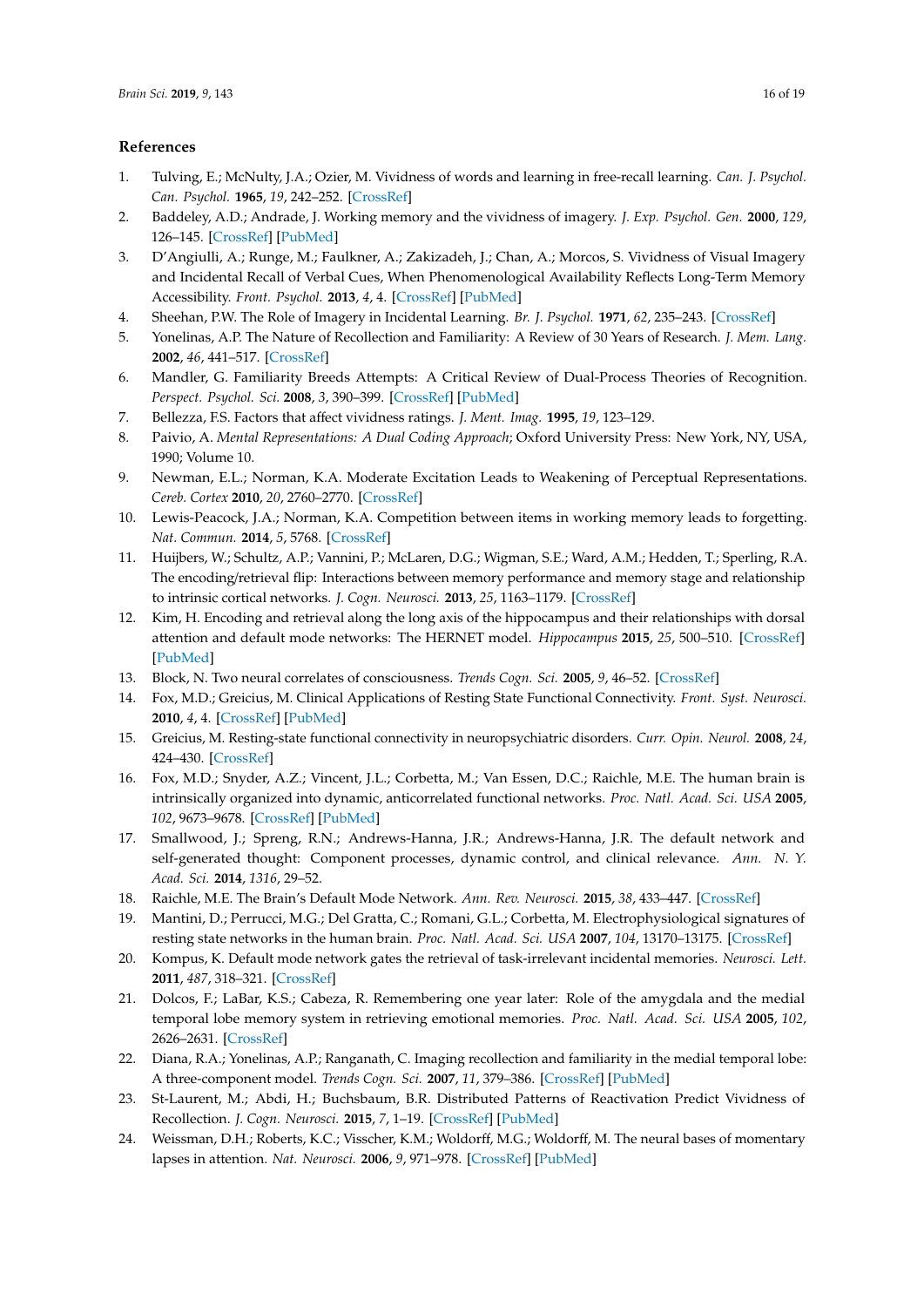- <span id="page-16-0"></span>25. Mowinckel, A.M.; Alnæs, D.; Pedersen, M.L.; Ziegler, S.; Fredriksen, M.; Kaufmann, T.; Sonuga-Barke, E.; Endestad, T.; Westlye, L.T.; Biele, G. Increased default-mode variability is related to reduced task-performance and is evident in adults with ADHD. *NeuroImage Clin.* **2017**, *16*, 369–382. [\[CrossRef\]](http://dx.doi.org/10.1016/j.nicl.2017.03.008) [\[PubMed\]](http://www.ncbi.nlm.nih.gov/pubmed/28861338)
- <span id="page-16-1"></span>26. Uddin, L.Q.; Kelly, A.C.; Biswal, B.B.; Margulies, D.S.; Shehzad, Z.; Shaw, D.; Ghaffari, M.; Rotrosen, J.; Adler, L.A.; Castellanos, F.X.; et al. Network homogeneity reveals decreased integrity of default-mode network in ADHD. *J. Neurosci. Methods* **2008**, *169*, 249–254. [\[CrossRef\]](http://dx.doi.org/10.1016/j.jneumeth.2007.11.031) [\[PubMed\]](http://www.ncbi.nlm.nih.gov/pubmed/18190970)
- 27. Assaf, M.; Jagannathan, K.; Calhoun, V.D.; Miller, L.; Stevens, M.C.; Sahl, R.; O'Boyle, J.G.; Schultz, R.T.; Pearlson, G.D. Abnormal functional connectivity of default mode sub-networks in autism spectrum disorder patients. *NeuroImage* **2010**, *53*, 247–256. [\[CrossRef\]](http://dx.doi.org/10.1016/j.neuroimage.2010.05.067)
- 28. Sheline, Y.I.; Barch, D.M.; Price, J.L.; Rundle, M.M.; Vaishnavi, S.N.; Snyder, A.Z.; Mintun, M.A.; Wang, S.; Coalson, R.S.; Raichle, M.E. The default mode network and self-referential processes in depression. *Proc. Natl. Acad. Sci. USA* **2009**, *106*, 1942–1947. [\[CrossRef\]](http://dx.doi.org/10.1073/pnas.0812686106)
- 29. Zhao, X.-H.; Wang, P.-J.; Li, C.-B.; Hu, Z.-H.; Xi, Q.; Wu, W.-Y.; Tang, X.-W. Altered default mode network activity in patient with anxiety disorders: An fMRI study. *Eur. J. Radiol.* **2007**, *63*, 373–378. [\[CrossRef\]](http://dx.doi.org/10.1016/j.ejrad.2007.02.006)
- 30. Liao, W.; Zhang, Z.; Pan, Z.; Mantini, D.; Ding, J.; Duan, X.; Luo, C.; Wang, Z.; Tan, Q.; Lu, G.; et al. Default mode network abnormalities in mesial temporal lobe epilepsy: A study combining fMRI and DTI. *Hum. Brain Mapp.* **2011**, *32*, 883–895. [\[CrossRef\]](http://dx.doi.org/10.1002/hbm.21076)
- 31. Bastos-Leite, A.J.; Ridgway, G.R.; Silveira, C.; Norton, A.; Reis, S.; Friston, K.J. Dysconnectivity within the default mode in first-episode schizophrenia: A stochastic dynamic causal modeling study with functional magnetic resonance imaging. *Schizophr. Bull.* **2015**, *41*, 144–153. [\[CrossRef\]](http://dx.doi.org/10.1093/schbul/sbu080)
- 32. Camchong, J.; MacDonald, A.W.; Bell, C.; Mueller, B.A.; Lim, K.O. Altered functional and anatomical connectivity in schizophrenia. *Schizophr. Bull.* **2011**, *37*, 640–650. [\[CrossRef\]](http://dx.doi.org/10.1093/schbul/sbp131) [\[PubMed\]](http://www.ncbi.nlm.nih.gov/pubmed/19920062)
- 33. Pomarol-Clotet, E.; Salvador, R.; Sarró, S.; Gomar, J.; Vila, F.; Martínez, A.; Guerrero, A.; Ortiz-Gil, J.; Sans-Sansa, B.; Capdevila, A.; et al. Failure to deactivate in the prefrontal cortex in schizophrenia: Dysfunction of the default mode network? *Psychol. Med.* **2008**, *38*, 1185–1193. [\[CrossRef\]](http://dx.doi.org/10.1017/S0033291708003565) [\[PubMed\]](http://www.ncbi.nlm.nih.gov/pubmed/18507885)
- <span id="page-16-6"></span>34. Garrity, A.G.; Pearlson, G.D.; McKiernan, K.; Lloyd, D.; Kiehl, K.A.; Calhoun, V.D. Aberrant "Default Mode" Functional Connectivity in Schizophrenia. *Am. J. Psychiatry* **2007**, *164*, 450–457. [\[CrossRef\]](http://dx.doi.org/10.1176/ajp.2007.164.3.450) [\[PubMed\]](http://www.ncbi.nlm.nih.gov/pubmed/17329470)
- 35. Sheline, Y.I.; Raichle, M.E. Resting State Functional Connectivity in Preclinical Alzheimer's Disease: A Review. *Boil. Psychiatry* **2013**, *74*, 340–347. [\[CrossRef\]](http://dx.doi.org/10.1016/j.biopsych.2012.11.028) [\[PubMed\]](http://www.ncbi.nlm.nih.gov/pubmed/23290495)
- <span id="page-16-2"></span>36. Sorg, C.; Riedl, V.; Mühlau, M.; Calhoun, V.D.; Eichele, T.; Läer, L.; Drzezga, A.; Förstl, H.; Kurz, A.; Zimmer, C.; et al. Selective changes of resting-state networks in individuals at risk for Alzheimer's disease. *Proc. Natl. Acad. Sci. USA* **2007**, *104*, 18760–18765. [\[CrossRef\]](http://dx.doi.org/10.1073/pnas.0708803104) [\[PubMed\]](http://www.ncbi.nlm.nih.gov/pubmed/18003904)
- <span id="page-16-3"></span>37. Glahn, D.C.; Winkler, A.M.; Kochunov, P.; Almasy, L.; Duggirala, R.; Carless, M.A.; Curran, J.C.; Olvera, R.L.; Laird, A.R.; Smith, S.M.; et al. Genetic control over the resting brain. *Proc. Natl. Acad. Sci. USA* **2010**, *107*, 1223–1228. [\[CrossRef\]](http://dx.doi.org/10.1073/pnas.0909969107) [\[PubMed\]](http://www.ncbi.nlm.nih.gov/pubmed/20133824)
- <span id="page-16-4"></span>38. Fulford, J.; Milton, F.; Salas, D.; Smith, A.; Simler, A.; Winlove, C.; Zeman, A. The neural correlates of visual imagery vividness—An fMRI study and literature review. *Cortex* **2018**, *105*, 26–40. [\[CrossRef\]](http://dx.doi.org/10.1016/j.cortex.2017.09.014) [\[PubMed\]](http://www.ncbi.nlm.nih.gov/pubmed/29079342)
- <span id="page-16-5"></span>39. Kim, H. Dissociating the roles of the default-mode, dorsal, and ventral networks in episodic memory retrieval. *NeuroImage* **2010**, *50*, 1648–1657. [\[CrossRef\]](http://dx.doi.org/10.1016/j.neuroimage.2010.01.051) [\[PubMed\]](http://www.ncbi.nlm.nih.gov/pubmed/20097295)
- <span id="page-16-7"></span>40. Belardinelli, M.O.; Palmiero, M.; Sestieri, C.; Nardo, D.; Di Matteo, R.; Londei, A.; D'Ausilio, A.; Ferretti, A.; Del Gratta, C.; Romani, G. An fMRI investigation on image generation in different sensory modalities: The influence of vividness. *Acta Psychol.* **2009**, *132*, 190–200. [\[CrossRef\]](http://dx.doi.org/10.1016/j.actpsy.2009.06.009) [\[PubMed\]](http://www.ncbi.nlm.nih.gov/pubmed/19695558)
- <span id="page-16-8"></span>41. Kafkas, A.; Montaldi, D. Two separate, but interacting, neural systems for familiarity and novelty detection: A dual-route mechanism. *Hippocampus* **2014**, *24*, 516–527. [\[CrossRef\]](http://dx.doi.org/10.1002/hipo.22241)
- <span id="page-16-9"></span>42. Bedny, M.; Aguirre, G.K.; Thompson-Schill, S.L. Item analysis in functional magnetic resonance imaging. *NeuroImage* **2007**, *35*, 1093–1102. [\[CrossRef\]](http://dx.doi.org/10.1016/j.neuroimage.2007.01.039) [\[PubMed\]](http://www.ncbi.nlm.nih.gov/pubmed/17346988)
- <span id="page-16-10"></span>43. Hilbert, S.; Stadler, M.; Lindl, A.; Naumann, F.; Bühner, M. Analyzing longitudinal intervention studies with linear mixed models. *TPM Test. Psychometr. Method. Appl. Psychol.* **2019**, *26*, 101–119.
- <span id="page-16-11"></span>44. Mental Imagery Data from Words. Available online: https://zenodo.org/record/[2658726#.XPptDsTQiUl](https://zenodo.org/record/2658726#.XPptDsTQiUl) (accessed on 5 February 2019).
- <span id="page-16-12"></span>45. D'Angiulli, A. Is the Spotlight an Obsolete Metaphor of "Seeing with the Mind's Eye"? A Constructive Naturalistic Approach to the Inspection of Visual Mental Images. *Imagin. Cogn. Personal.* **2009**, *28*, 117–135. [\[CrossRef\]](http://dx.doi.org/10.2190/IC.28.2.b)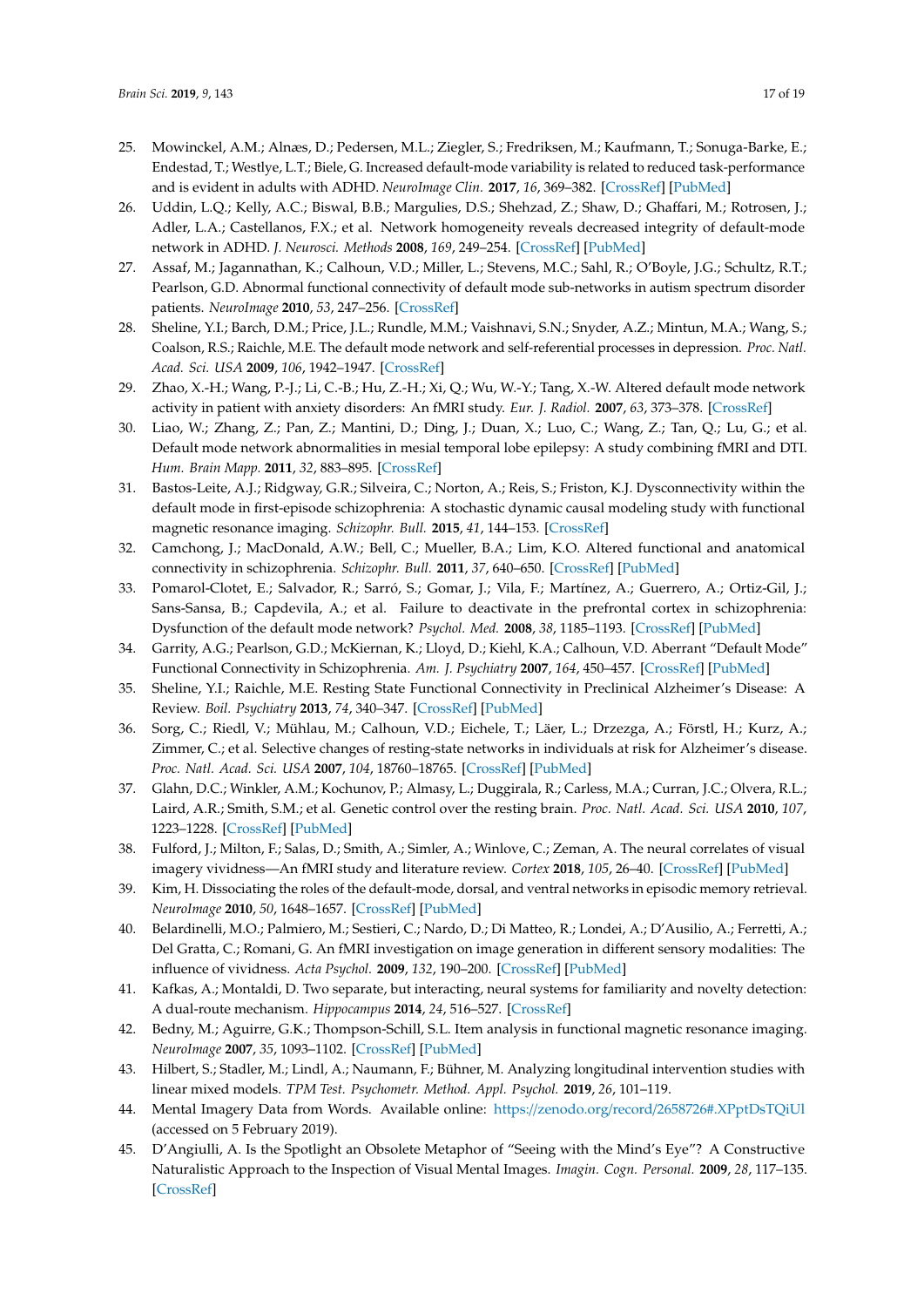- 46. D'Angiulli, A.; Reeves, A. Probing Vividness Increment through Imagery Interruption. *Imagin. Cogn. Personal.* **2003**, *23*, 63–78. [\[CrossRef\]](http://dx.doi.org/10.2190/FD86-RWDH-FLX2-ULRG)
- <span id="page-17-10"></span>47. D'Angiulli, A. Mental image generation and the contrast sensitivity function. *Cognition* **2002**, *85*, B11–B19. [\[CrossRef\]](http://dx.doi.org/10.1016/S0010-0277(02)00075-6)
- <span id="page-17-0"></span>48. D'Angiulli, A.; Reeves, A. The Relationship between Self-Reported Vividness and Latency during Mental Size Scaling of Everyday Items: Phenomenological Evidence of Different Types of Imagery. *Am. J. Psychol.* **2007**, *120*, 521. [\[CrossRef\]](http://dx.doi.org/10.2307/20445424)
- <span id="page-17-1"></span>49. MRC Psycholinguistic Database. Available online: http://[websites.psychology.uwa.edu.au](http://websites.psychology.uwa.edu.au/school/MRCDatabase/uwa_mrc.htm)/school/ [MRCDatabase](http://websites.psychology.uwa.edu.au/school/MRCDatabase/uwa_mrc.htm)/uwa\_mrc.htm (accessed on 13 April 2013).
- <span id="page-17-2"></span>50. D'Angiulli, A. Dissociating Vividness and Imageability. *Imagin. Cogn. Personal.* **2003**, *23*, 79–88. [\[CrossRef\]](http://dx.doi.org/10.2190/J0G5-FTHT-8950-6Y8V)
- <span id="page-17-3"></span>51. Paivio, A. *Imagery and Verbal Processes*; Holt, Rinehart & Winston: Oxford, UK, 1971.
- <span id="page-17-4"></span>52. Miller, L.M.; Roodenrys, S. The interaction of word frequency and concreteness in immediate serial recall. *Mem. Cogn.* **2009**, *37*, 850–865. [\[CrossRef\]](http://dx.doi.org/10.3758/MC.37.6.850)
- <span id="page-17-5"></span>53. Tse, C.-S.; Altarriba, J. Testing the associative-link hypothesis in immediate serial recall: Evidence from word frequency and word imageability effects. *Memory* **2007**, *15*, 675–690. [\[CrossRef\]](http://dx.doi.org/10.1080/09658210701467186)
- <span id="page-17-6"></span>54. Clark, C. *MRC Psycholinguistic Database*; The University of Western Australia School of Psychology: Perth, Australia, 1997.
- <span id="page-17-7"></span>55. Ma, W.; Golinkoff, R.M.; Hirsh-Pasek, K.; McDonough, C.; Tardif, T. Imageability predicts the age of acquisition of verbs in Chinese children. *J. Child Lang.* **2009**, *36*, 405–423. [\[CrossRef\]](http://dx.doi.org/10.1017/S0305000908009008)
- <span id="page-17-8"></span>56. Barry, C.; Gerhand, S. Both concreteness and age-of-acquisition affect reading accuracy but only concreteness affects comprehension in a deep dyslexic patient. *Brain Lang.* **2003**, *84*, 84–104. [\[CrossRef\]](http://dx.doi.org/10.1016/S0093-934X(02)00522-9)
- <span id="page-17-9"></span>57. Ethical Conduct for Research Involving Humans. Available online: http://[www.pre.ethics.gc.ca](http://www.pre.ethics.gc.ca/pdf/eng/tcps2-2014/TCPS_2_FINAL_Web.pdf)/pdf/eng/ tcps2-2014/[TCPS\\_2\\_FINAL\\_Web.pdf](http://www.pre.ethics.gc.ca/pdf/eng/tcps2-2014/TCPS_2_FINAL_Web.pdf) (accessed on 15 Decemeber 2014).
- <span id="page-17-11"></span>58. Marks, D.F. New directions for mental imagery research. *J. Ment. Imag.* **1995**, *19*, 153–167.
- <span id="page-17-12"></span>59. Wilson, M. MRC psycholinguistic database: Machine-usable dictionary, version 2.00. *Behav. Res. Methods Instrum. Comput.* **1988**, *20*, 6–10. [\[CrossRef\]](http://dx.doi.org/10.3758/BF03202594)
- <span id="page-17-13"></span>60. Paivio, A.; Yuille, J.C.; Madigan, S.A. Concreteness, imagery, and meaningfulness values for 925 nouns. *J. Exp. Psychol.* **1968**, *76*, 1–25. [\[CrossRef\]](http://dx.doi.org/10.1037/h0025327)
- 61. Toglia, M.P.; Battig, W.F. *Handbook of Semantic Word Norms*; Hillsdale, N.J., Ed.; Lawrence Erlbaum Associates: New York, NY, USA, 1978; ISBN 978-0-470-26378-5.
- <span id="page-17-14"></span>62. Gilhooly, K.J.; Logie, R.H.; Logie, R. Age-of-acquisition, imagery, concreteness, familiarity, and ambiguity measures for 1944 words. *Behav. Res. Methods* **1980**, *12*, 395–427. [\[CrossRef\]](http://dx.doi.org/10.3758/BF03201693)
- <span id="page-17-15"></span>63. Coltheart, M. The MRC Psycholinguistic Database. *Quart. J. Exper. Psychol. Sect. A* **1981**, *33*, 497–505. [\[CrossRef\]](http://dx.doi.org/10.1080/14640748108400805)
- <span id="page-17-16"></span>64. Craver-Lemley, C.; Reeves, A. Visual Imagery Selectively Reduces Vernier Acuity. *Perception* **1987**, *16*, 599–614. [\[CrossRef\]](http://dx.doi.org/10.1068/p160599)
- <span id="page-17-17"></span>65. D'Angiulli, A.; Reeves, A. Generating visual mental images: Latency and vividness are inversely related. *Mem. Cogn.* **2002**, *30*, 1179–1188. [\[CrossRef\]](http://dx.doi.org/10.3758/BF03213401)
- <span id="page-17-18"></span>66. Preacher, K.J.; Rucker, D.D.; Maccallum, R.C.; Nicewander, W.A. Use of the Extreme Groups Approach: A Critical Reexamination and New Recommendations. *Psychol. Methods* **2005**, *10*, 178–192. [\[CrossRef\]](http://dx.doi.org/10.1037/1082-989X.10.2.178)
- <span id="page-17-19"></span>67. Rosenthal, R.; Robert, R.; Rosnow, R.L. *Contrast Analysis: Focused Comparisons in the Analysis of Variance*; Cambridge University Press: Cambridge, UK, 1985.
- <span id="page-17-21"></span><span id="page-17-20"></span>68. Hays, W. *Statistics*, 5th ed.; Wadsworth Publishing: Fort Worth, TX, USA, 1994; ISBN 978-0-03-074467-9.
- 69. Meier, U. A note on the power of Fisher's least significant difference procedure. *Pharm. Stat.* **2006**, *5*, 253–263. [\[CrossRef\]](http://dx.doi.org/10.1002/pst.210)
- <span id="page-17-22"></span>70. Magezi, D.A. Linear mixed-effects models for within-participant psychology experiments: An introductory tutorial and free, graphical user interface (LMMgui). *Front. Psychol.* **2015**, *6*, 2. [\[CrossRef\]](http://dx.doi.org/10.3389/fpsyg.2015.00002) [\[PubMed\]](http://www.ncbi.nlm.nih.gov/pubmed/25657634)
- <span id="page-17-23"></span>71. Xin, F.; Lei, X. Competition between frontoparietal control and default networks supports social working memory and empathy. *Soc. Cogn. A*ff*ect. Neurosci.* **2015**, *10*, 1144–1152. [\[CrossRef\]](http://dx.doi.org/10.1093/scan/nsu160) [\[PubMed\]](http://www.ncbi.nlm.nih.gov/pubmed/25556209)
- <span id="page-17-24"></span>72. Rehm, L.P. Relationships among measures of visual imagery. *Behav. Res. Ther.* **1973**, *11*, 265–270. [\[CrossRef\]](http://dx.doi.org/10.1016/0005-7967(73)90002-8)
- <span id="page-17-25"></span>73. Hale, S.M.; Simpson, H.M. Effects of eye movements on the rate of discovery and the vividness of visual images. *Percept. Psychophys.* **1971**, *9*, 242–246. [\[CrossRef\]](http://dx.doi.org/10.3758/BF03212642)